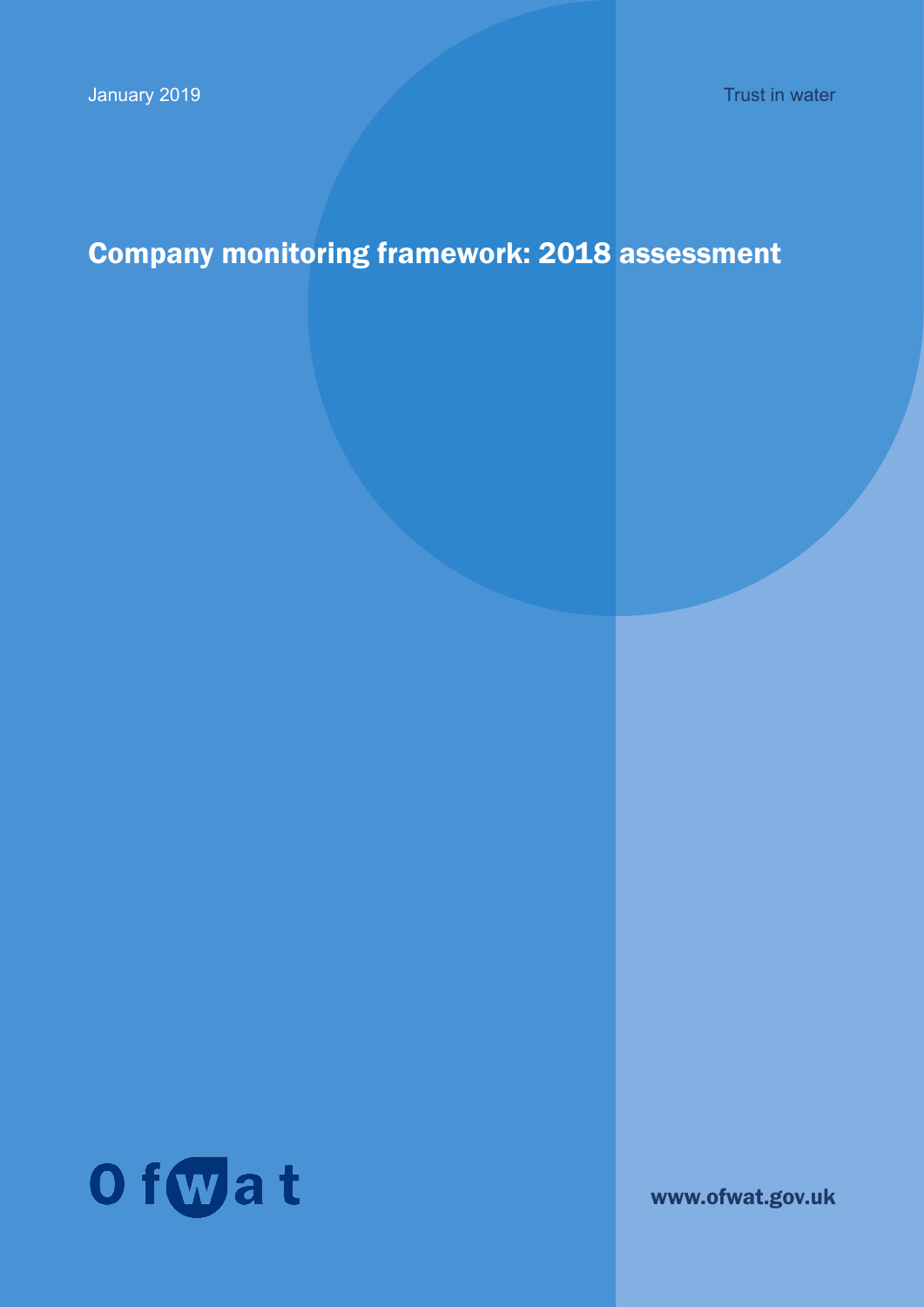# About this document

This document sets out our assessment of water companies<sup>'1</sup> assurance practices, under our Company Monitoring Framework (CMF). It applies primarily to the assurance of information companies published in the 2017-18 financial year (that is 1 April 2017 to 31 March 2018). We have also assessed the information companies published on their 2018- 19 charges and the data in the company business plans for the period 2020-25.

We carried out this assessment in line with the policy framework within 'Company [monitoring framework final position'](http://www.ofwat.gov.uk/publication/company-monitoring-framework-final-position/) (updated June 2018). This sets out how we oversee the assurance of information that the water companies in England and Wales provide to customers and wider stakeholders and the actions that we expect companies to take.

We are publishing this assessment of companies' assurance in the 2018 CMF alongside the Initial Assessment of Business Plans (IAP) announcement setting out the results of the IAP for the 2019 price review period (PR19) which covers the period 2020-25. Alongside this, we are also publishing more detailed company specific CMF documents for each company.

<sup>1</sup> In the context of this work, by water companies we mean the largest 17 water and wastewater companies and water only companies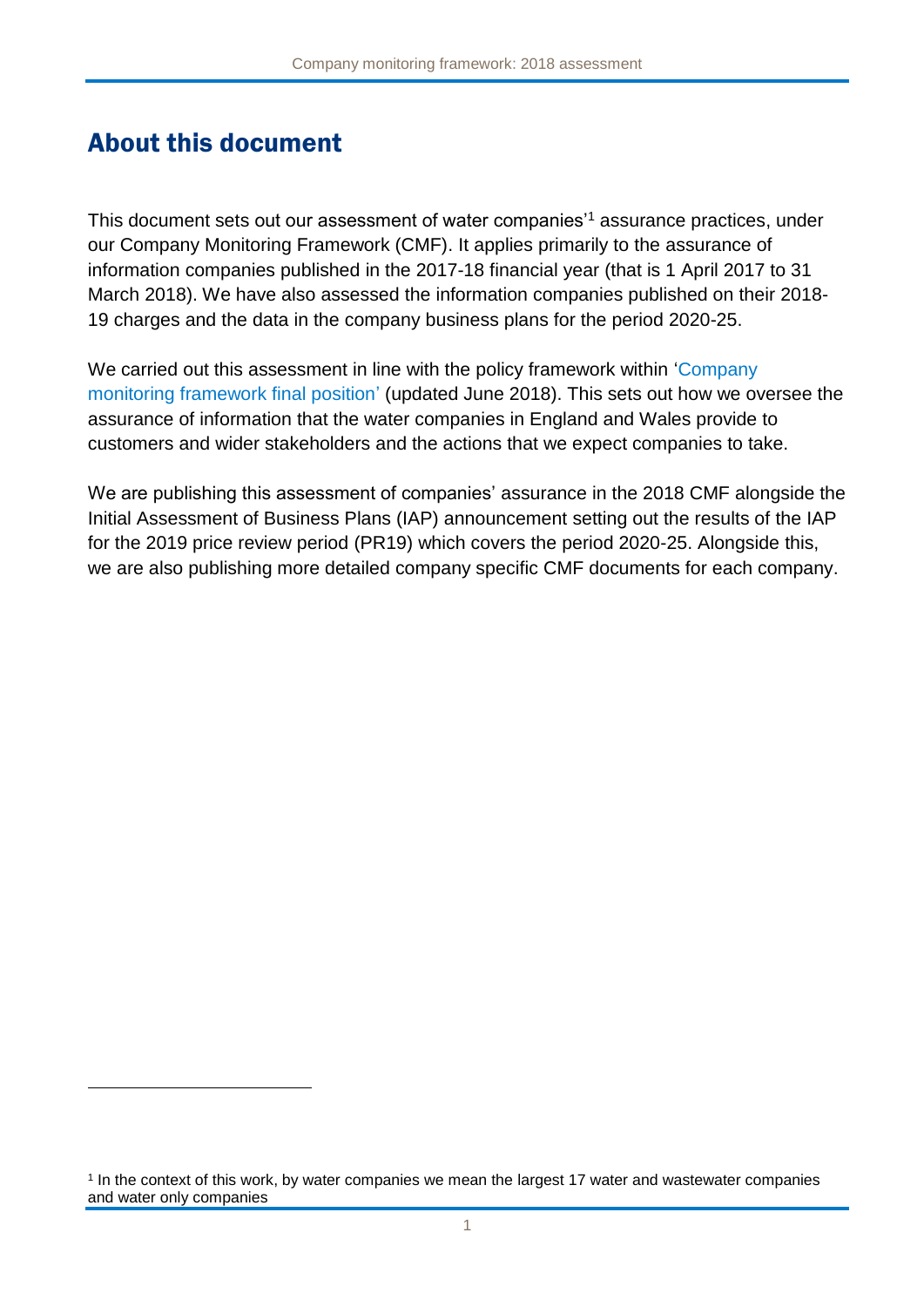# Executive summary

# 2.1 The company monitoring framework

We expect companies to be open and transparent with all their stakeholders and to communicate clearly their performance.

If stakeholders are to have trust and confidence that the sector is meeting its promises, and that it will be held to account if it doesn't, they need to also have confidence that information published is of a high quality. The way a company chooses to provide assurance of this information is a key part of providing this confidence.

We use the company monitoring framework as a tool to encourage companies to deliver high quality assurance of the information that they produce. This is more than ensuring that companies have systems in place to check that data is correct. It is about companies demonstrating that they are communicating issues in a clear, accessible and transparent way and that the information gives a fair view of how a company is performing.

The company monitoring framework is one of a suite of tools we use to hold companies to account and to improve transparency. It complements the information we publish on companies' performance – for example the [Monitoring Financial Resilience Report](https://www.ofwat.gov.uk/wp-content/uploads/2019/01/Monitoring20financial20resilience2020-20201820Report20-20Final-1.pdf) (published as part of our financial monitoring framework to provide insight into company financial resilience) and the [Service and Delivery Report](https://www.ofwat.gov.uk/wp-content/uploads/2019/01/Service-Delivery-Report-201718-04012019-Final.pdf) (highlighting company performance against their commitments).

These tools, alongside the Discover Water website which enables customers to see in one central place how companies are performing and delivering for them, provide greater transparency in how companies report their performance and the way that they provide confidence in that information.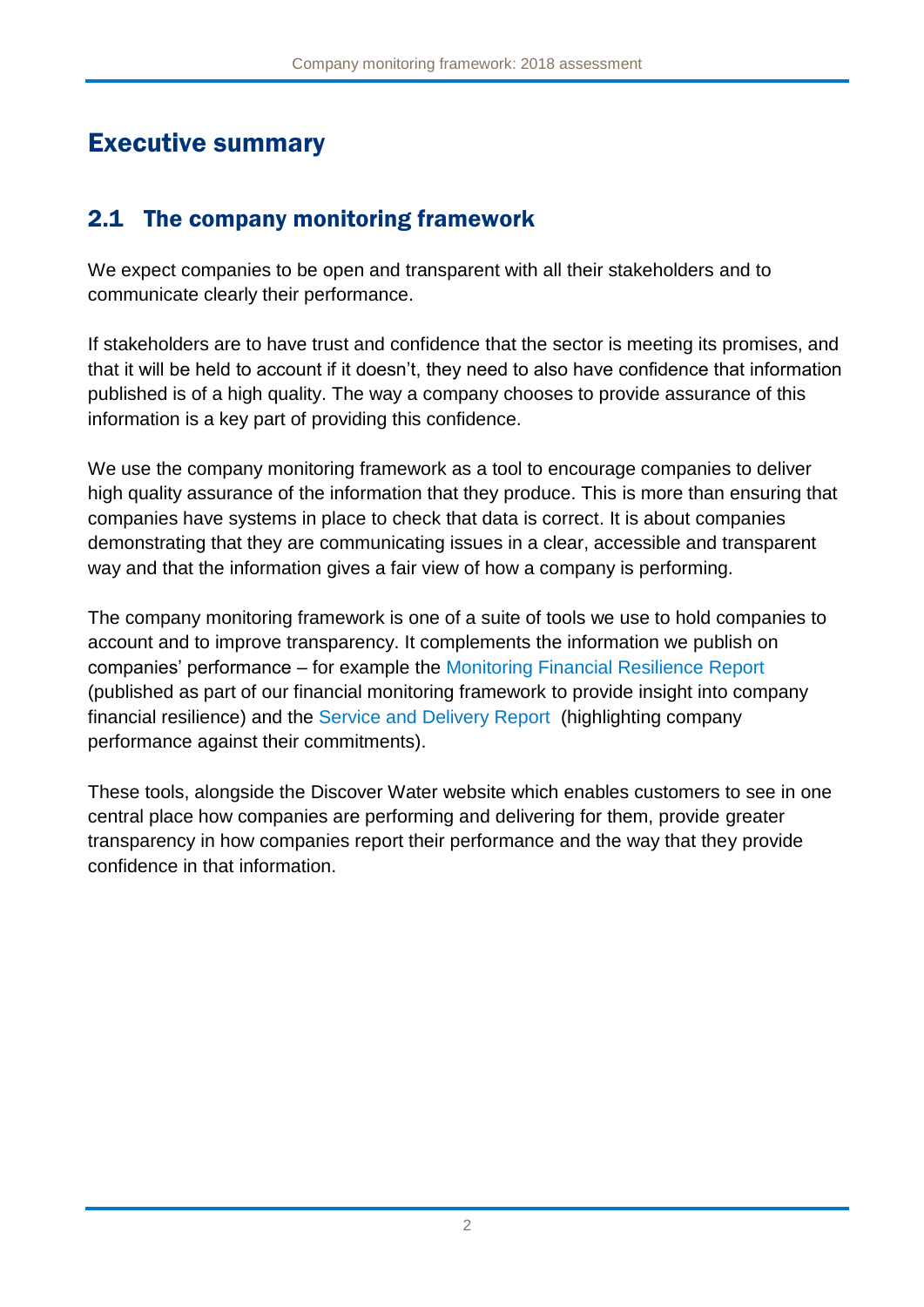# 1.2 Interaction with the Initial Assessment of Business Plans

Our initial assessment of company business plans (IAP) is an important part of our price review process. In the initial assessment we assess company business plans against our stretching requirements and expectations. Those companies that meet our stretching requirements are fast tracked and receive financial rewards and early draft determinations of their price, service and incentive package for 2020-25. Those companies that fall short receive additional scrutiny and later draft determinations.

The initial assessment incentivises companies to submit high quality, ambitious and innovative business plans. The quality of companies' information, and their track record on assurance are important parts of a high quality business plan. We have therefore taken account of the CMF 2018 in our initial assessment of business plans. <sup>2</sup> We have also looked at company business plan data quality and consistency as part of our assessment of CMF 2018 categorisations.

# 1.3 <sup>2</sup>Key messages

1

We have seen a marked improvement in the quality of business plans in PR19 compared with PR14. This builds on the improvements made by companies over the last few years in the company monitoring framework. For example, we have seen more companies meeting our expectations on assurance plans and financial monitoring.

It is positive to see companies responding to our feedback and improving. For example, having been in the prescribed assurance category for the first two years of the CMF, Bristol Water has demonstrated sufficient improvement in the assurance of its information across the board to be promoted to the targeted assurance category in 2018.

There are still challenges in terms of companies ensuring they perform consistently across the board. We had a higher proportion of concerns in areas that have not been previously assessed in the CMF, such as the water resources management plan and market information (WRMP) and the new connections charging arrangements within the charges engagement assessment.

 $2$  The relevant parts of the IAP tests are confidence and assurance tests 5 and 6:

<sup>&</sup>quot;To what extent does the company have a good track record of publishing high quality data taking into account the company's data submission, assurance process and statement of high quality?" and "How consistent, accurate and assured are the company's PR19 business plan tables, including the allocation of costs between business units, information on corporation tax, and the assurance and commentary provided?"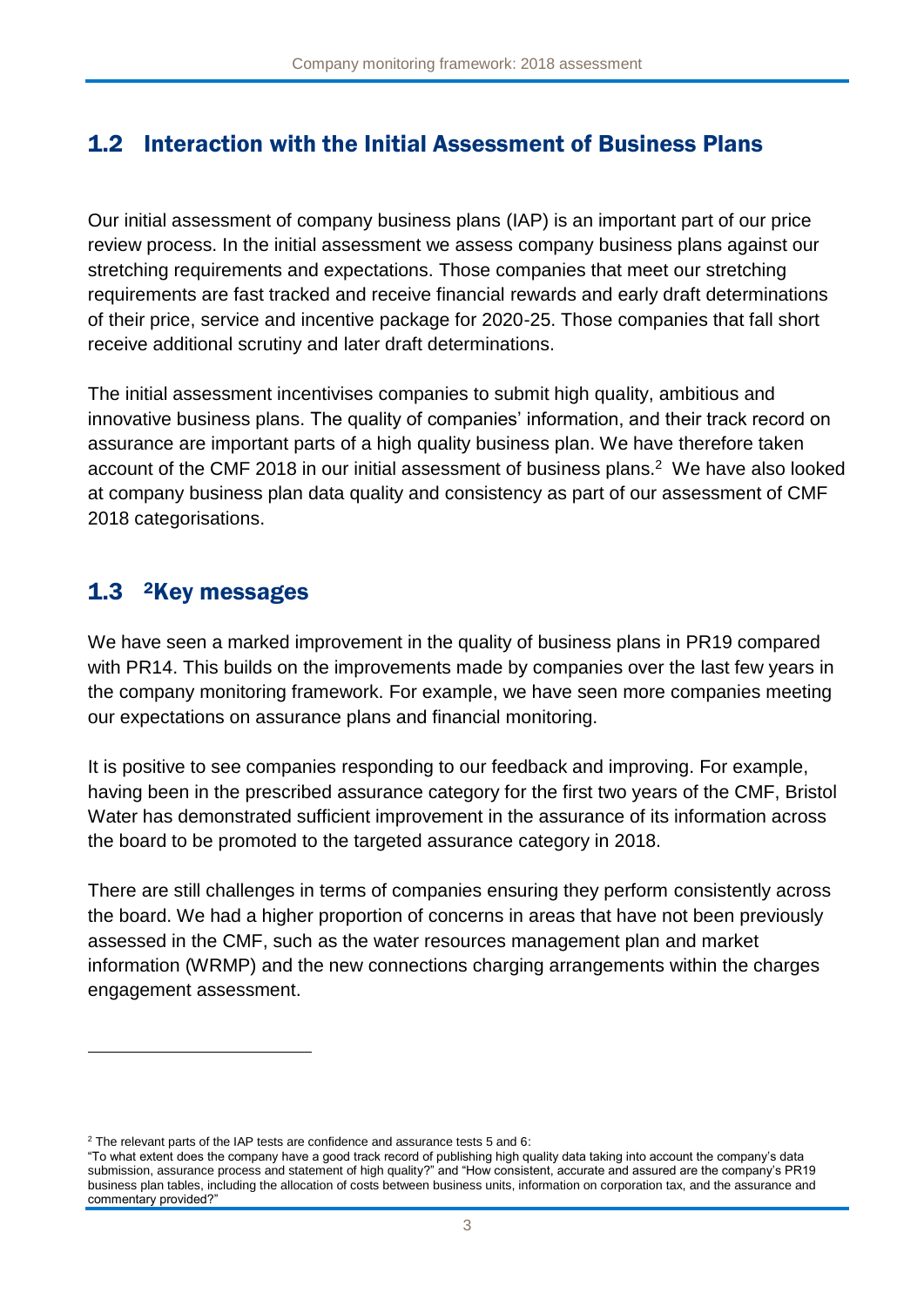We expect companies to ensure that they have consistent, proportionately assured data across the board to put them in the best possible position to perform well in any areas that we may decide to assess as part of our regulatory toolkit in the future.

# 1.4 Our assessment this year

1

Our assessment places each company in one of three categories – 'self-assurance', 'targeted assurance' or 'prescribed assurance'. The categorisations reflect our view of the quality of each company's approach to assurance.

**United Utilities** has met the criteria to retain its self-assurance status but the other two companies which were self-assured last year, **South East Water** and **Northumbrian Water**, have not met the criteria of a self-assurance company and therefore have been demoted to targeted assurance in 2018. **Dŵr Cymru**, a targeted company last year, has met the criteria to be promoted to a self-assurance company in 2018.

Two of the four prescribed companies last year**, Thames Water** and **Bristol Water**, have met the criteria for promotion to the targeted assurance category. The other two companies in the prescribed assurance category last year, **Southern Water** and **Hafren Dyfrdwy** (previously Dee Valley Water<sup>3</sup>), have not met the criteria to be promoted to the targeted assurance category and therefore remain in the prescribed assurance category in 2018. One company which was in the targeted assurance category last year, **Affinity Water**, has not met the standards expected to remain in the targeted assurance category and therefore has been demoted to the prescribed assurance category in 2018.

All other companies remain in the targeted assurance category this year.

<sup>&</sup>lt;sup>3</sup> On 1 July 2018, modifications to the instruments of appointment of both Dee Valley Water and Severn Trent Water came into effect which aligned the boundaries of their respective areas of appointment to the national boundaries of Wales and England respectively. At this time the Welsh business – formerly served primarily by Dee Valley Water – was rebranded as Hafren Dyfrdwy. Consequently, although much of the information assessed for this year's CMF was produced by the company as Dee Valley Water, the CMF categorisation is applied to the current company Hafren Dyfrdwy, which will be responsible for taking forward the actions set out in this report.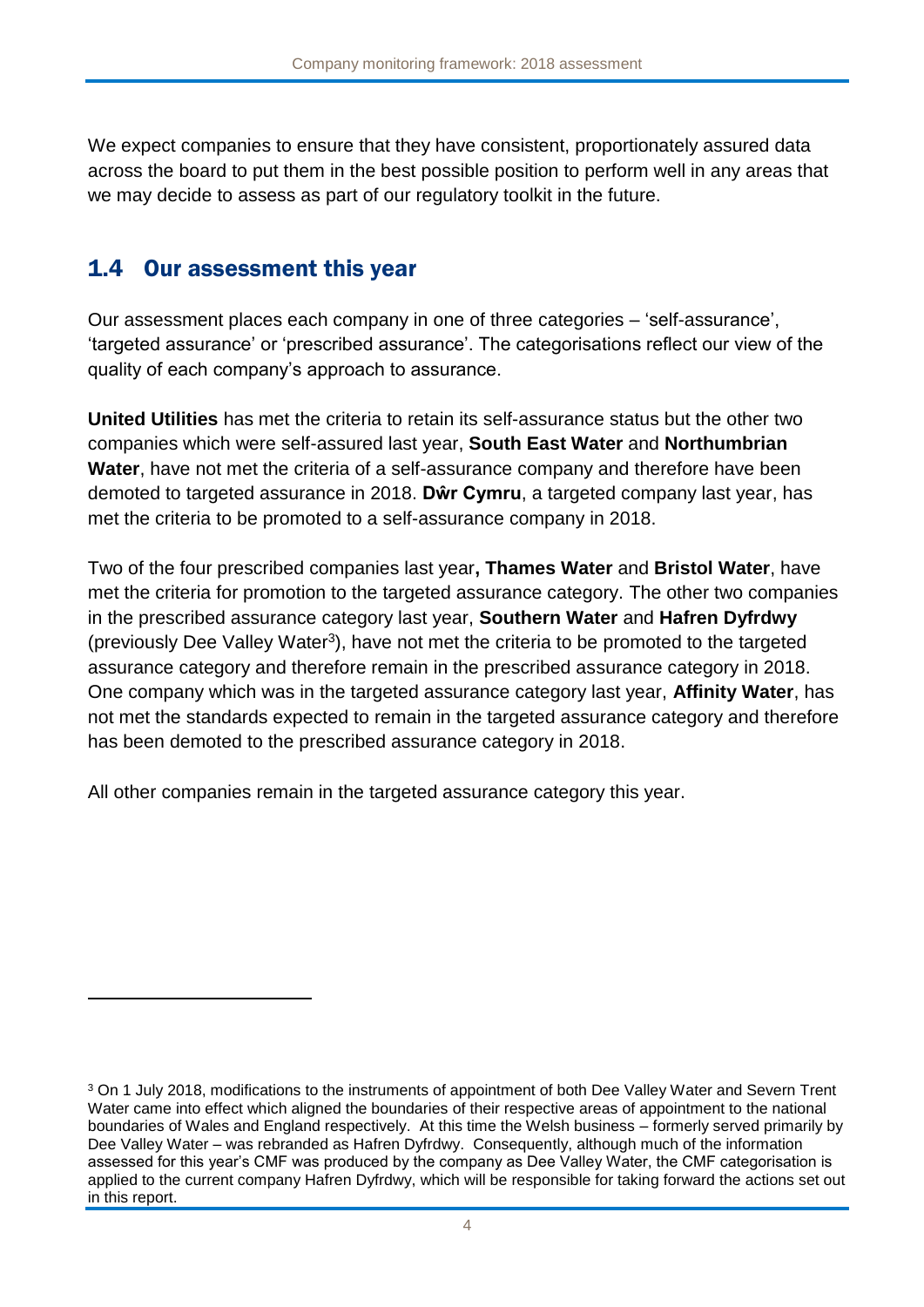# 2.5 What our assessment means

The assurance category a company is placed in defines the level of discretion the company has in determining the assurance process for information it publishes going forward. The table below summarises this and sets out our categorisation of each company this year.

| <b>Category</b> | <b>What this means</b>                                                                                                                                                                                                                                                                                                                                                                                                                                             | <b>Company</b>                                                                                                                                                                                                                                                           |
|-----------------|--------------------------------------------------------------------------------------------------------------------------------------------------------------------------------------------------------------------------------------------------------------------------------------------------------------------------------------------------------------------------------------------------------------------------------------------------------------------|--------------------------------------------------------------------------------------------------------------------------------------------------------------------------------------------------------------------------------------------------------------------------|
| Self-assurance  | Company must meet the minimum<br>assurance requirements (set out in<br>the position paper), but it has<br>discretion to decide what additional<br>assurance arrangements to put in<br>place.                                                                                                                                                                                                                                                                       | Dŵr Cymru<br><b>United Utilities</b>                                                                                                                                                                                                                                     |
| Targeted        | Company must meet the minimum<br>assurance requirements. It must also<br>carry out a risks, strengths and<br>weaknesses exercise; publish a<br>statement on this exercise; and<br>consult stakeholders and publish<br>draft assurance plans on the areas<br>identified as risks/weaknesses.                                                                                                                                                                        | Anglian Water<br><b>Bristol Water</b><br>Northumbrian Water<br><b>Portsmouth Water</b><br>Severn Trent England<br>South East Water<br>South Staffs Water<br>South West Water<br><b>SES Water</b><br><b>Thames Water</b><br><b>Wessex Water</b><br><b>Yorkshire Water</b> |
| Prescribed      | Company must meet the minimum<br>assurance requirements and the<br>requirements for targeted<br>companies, and its draft assurance<br>plan must cover all information.<br>Areas of most significance or<br>greatest risk to customers require<br>independent external assurance. It<br>must publish its assurance plans for<br>all information ahead of reporting<br>and engage with stakeholders (and<br>Ofwat) before it publishes its final<br>assurance plans. | <b>Affinity Water</b><br>Hafren Dyfrdwy<br>Southern Water                                                                                                                                                                                                                |

Section 2 of this document summarises our assessment of each company's assurance.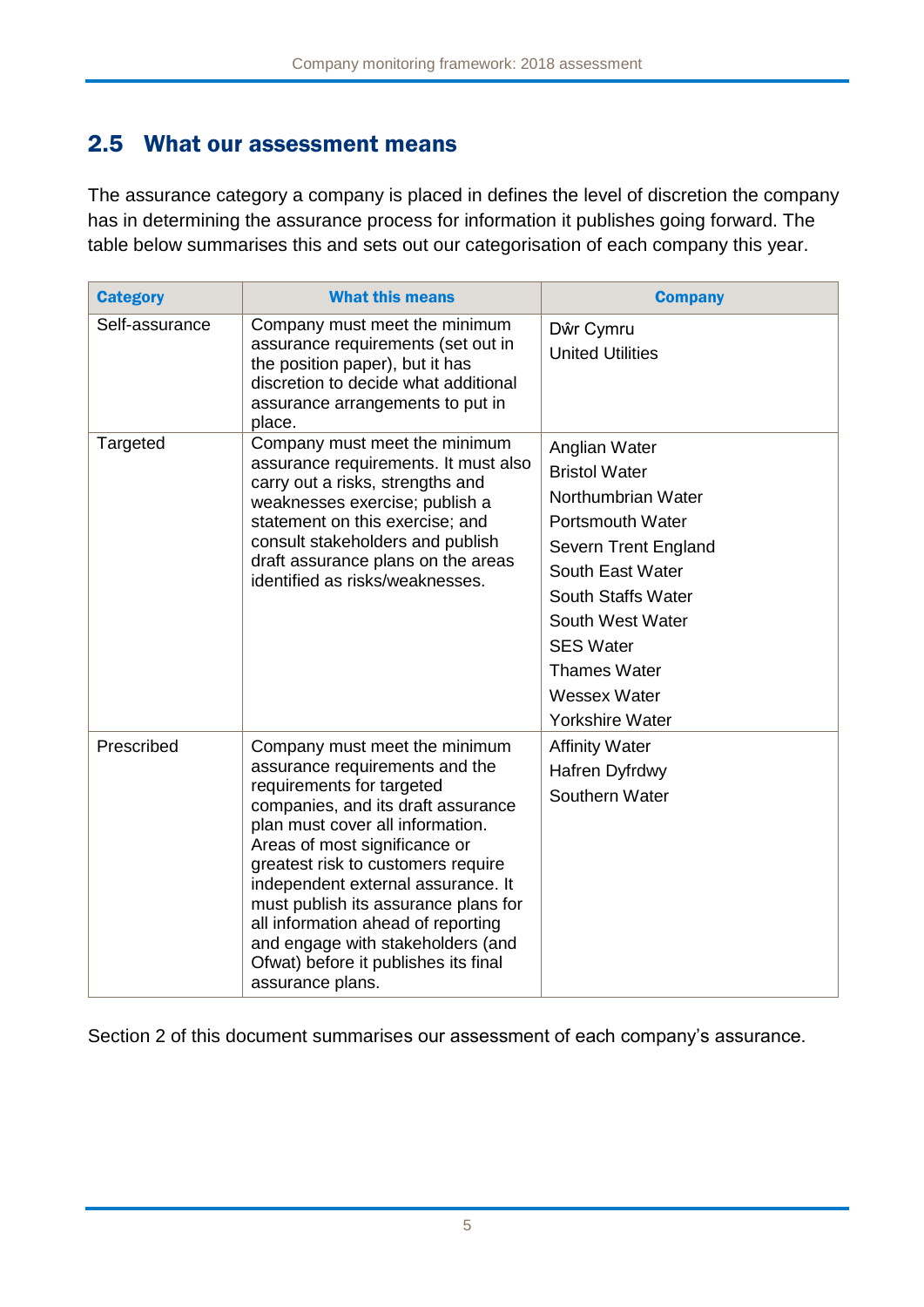# 1.6 Good practice and areas for improvement

Ultimately, the company monitoring framework is intended to provide stakeholders with confidence in the information companies publish and to increase the transparency around how companies are performing. Companies need to own their information and continue to improve the clarity and transparency of what they publish.

When assessing company information, we saw examples of companies learning and developing their approach to assurance and a number of examples of good practice. Companies continued to perform strongly in the **Risk and Compliance Statement** and **Assurance Plan** assessments.

In the **Risk and Compliance Statement** assessment, all companies at a minimum met our expectations. There was a notable improvement in the quality of assurance provided this year with more companies exceeding our expectations by including information from technical advisors as part of the statement.

**Assurance Plans** set out the data assurance activities that water companies will put in place to provide accurate data that underpins the information companies will provide over the following year. In the **Assurance Plan** assessment, all but one company met our expectations, with six companies exceeding our expectations. We found several examples where companies had amended their approach in response to stakeholder engagement, and where they had reviewed best practice across the sector and incorporated this into their own publications. In **outcomes**, companies are improving the transparency and accessibility of information on their performance against their commitments and engaging with stakeholders on this. This year, we were also pleased to see that some companies are providing customer-focused performance reporting more than once a year and also using an increasing number of channels of communication.

Overall, we are pleased to note that companies' performance on **business plan data quality and consistency** has been good. This is a significant improvement on PR14 where a number of companies had to resubmit business plan data tables. In the **long-term viability statement** assessment, there has been a significant improvement in the quality of the statements which companies have produced, although one or two companies still need to make improvements. Companies are now more clearly setting out the basis on which they have made their assessments, the level of stress testing they have undertaken and the extent to which they have obtained third party assurance. In **financial flows**, all companies submitted their data and, in general, met our expectations in providing consistent, accurate data within acceptable tolerance levels.

We also identified some areas for improvement. In the **financial monitoring framework** assessment, we identified a range of minor issues across a number of companies, including basic data errors, misreporting of bad debt figures and calculation issues. We would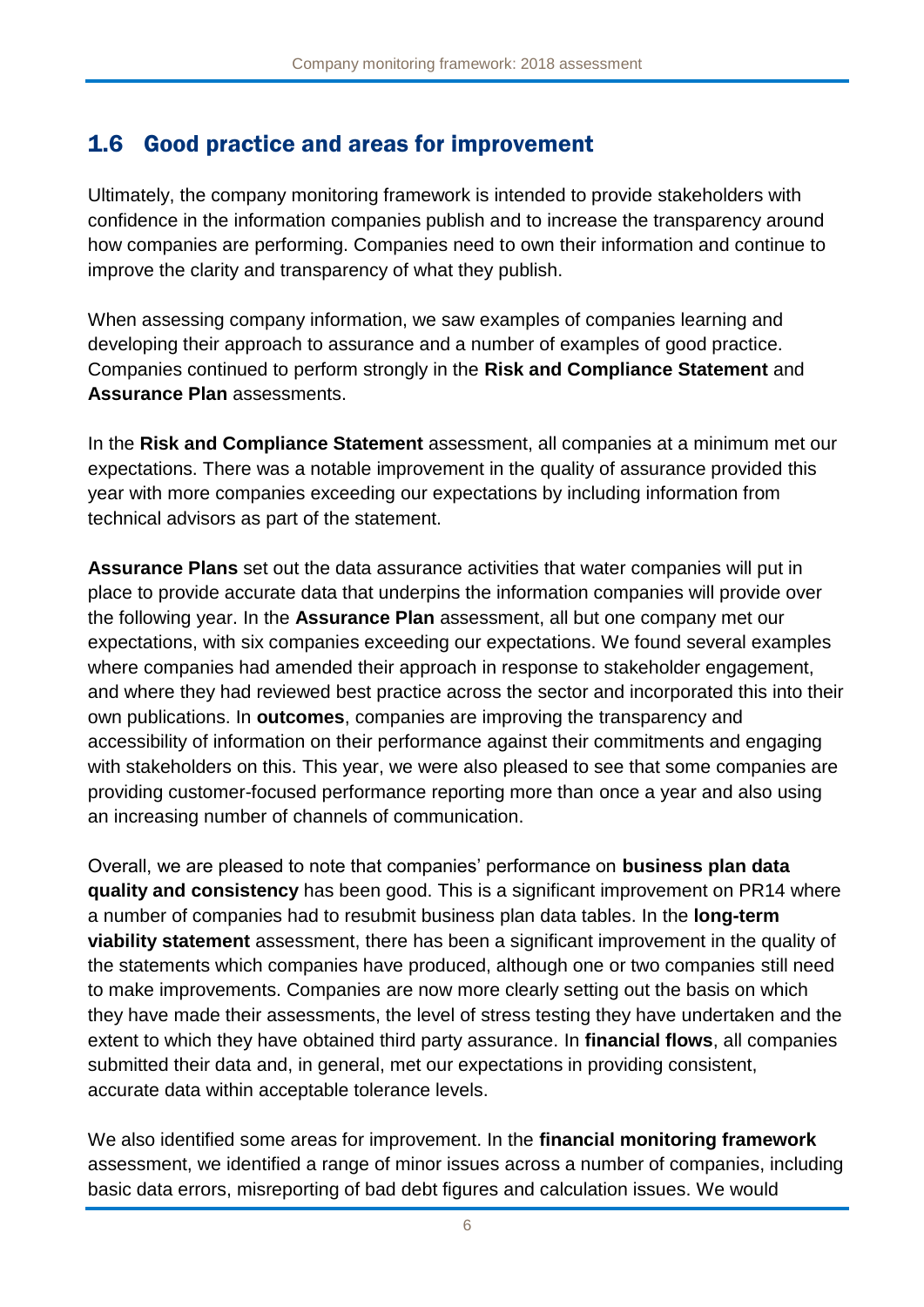normally expect these to be identified by the companies' own assurance processes, so the number of errors was disappointing. In **financial flows**, going forward we expect companies to provide more accurate data, as well as evidence that the data has been assured.

On the whole, we were disappointed with the quality of **cost assessment** data in the Annual Performance Report (APR). All but one company had to provide more than one correction or clarification on their data and / or supporting commentary, with some responses resulting in numerous data changes. The amount and quality of the commentary provided varied significantly between companies. Best practice included commentary highlighting variances to the prior year's data and changes to reporting methodology. In the **charges engagement** assessment, we had particular concerns around some companies changing their charging documents after the deadline, sometimes without clearly explaining the changes made or where charges had increased. We also had concerns around the lack of clarity over some companies' new connections charges and over the lack of explanation from some companies on how their charges are derived. In the **water resources management plan and market information (WRMP)** assessment, in which over half of companies did not meet our expectations, we had concerns over internal inconsistencies within the draft WRMPs and in some cases between published draft WRMPs and company water resources market information. We also had concerns around the clarity of data presented and its accessibility within the documentation. It is important that this material is clear and consistent for stakeholders to understand and engage with where necessary.

# 1.7 Companies that have moved categories from last year

Our assessment this year means that some companies move categories compared to last year.

We assessed **Dŵr Cymru** as self-assurance this year, having been assessed as targeted last year. It met expectations in nearly all of our specific assessment areas (with minor concerns in two of our specific assessment areas), and exceeded our expectations and demonstrated good practice in two areas. It had adequately addressed the points for improvement that stakeholders had identified. We saw no evidence of behaviour that would reduce trust and confidence, and we consider that customers can consistently place confidence in the information it provides.

We assessed Thames Water as targeted this year, having been assessed as prescribed last year. The company demonstrated that it had acted upon feedback that we provided, and has made significant improvements meaning it met or exceeded expectations for all but two of the specific assessments areas. Companies in the prescribed category can only move up to the targeted category in one year.

We also assessed **Bristol Water** as targeted this year, having been assessed as prescribed last year. The company demonstrated that it had acted upon feedback that we provided,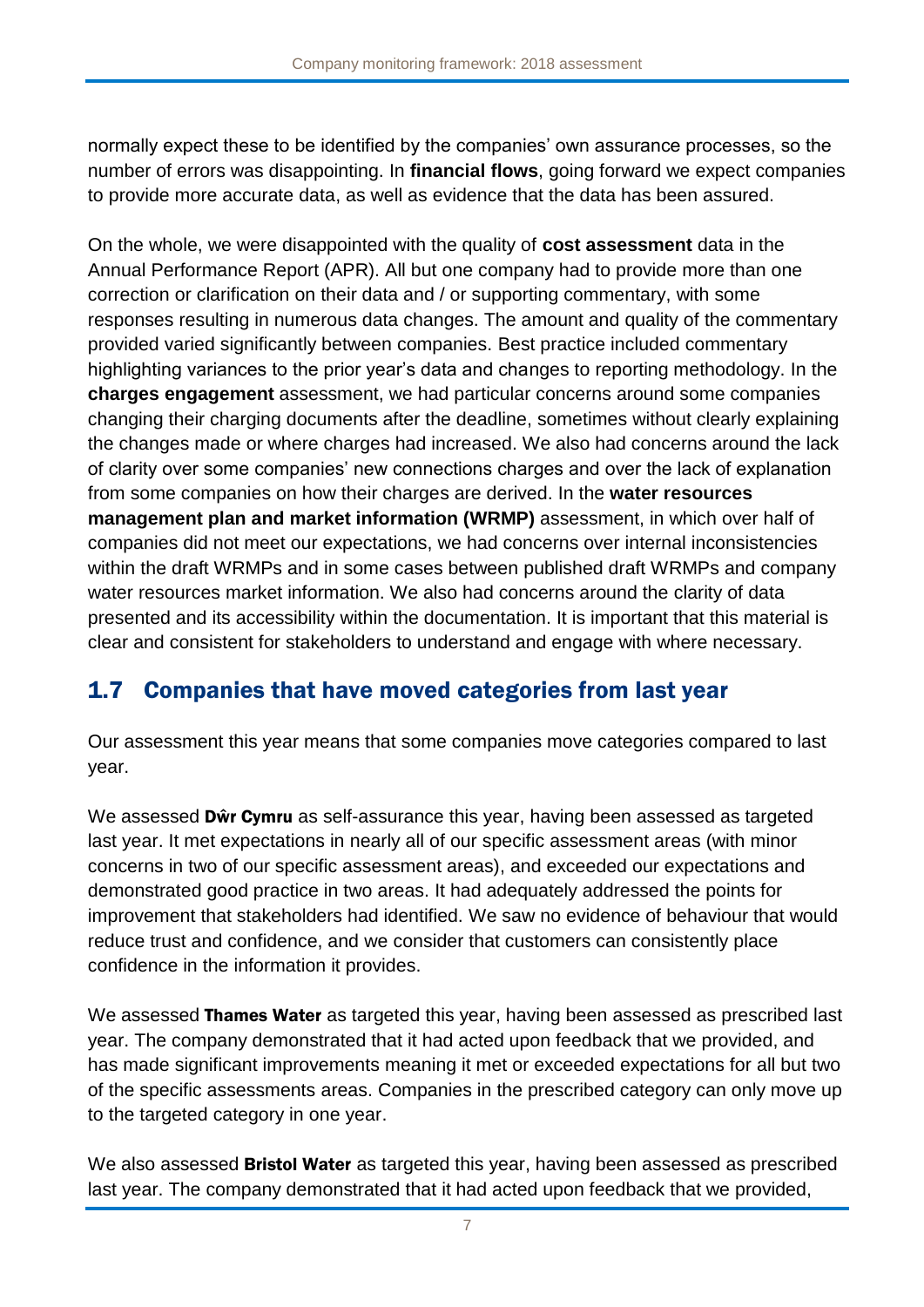and has made significant improvements meaning it met or exceeded expectations for all but three of the specific assessments areas. Companies in the prescribed category can only move up to the targeted category in one year.

We assessed Affinity Water as prescribed this year, having been assessed as targeted last year. Although the company met our expectations for many assessments, we concluded that the significance of our concerns in one assessment area, combined with a number of minor concerns in a number of other areas, meant that the company did not instil sufficient confidence about its ability to deliver, monitor and report performance.

We assessed **Northumbrian Water** as targeted this year, having been assessed as selfassurance last year. The company met our expectations in many areas and exceeded our expectations in only one area. However, the impact of the minor concerns we had in two areas – and in particular the fact that in both cases the concerns were at or near the bottom of the spectrum of "minor concerns" – meant that we considered that overall the company had not consistently met the high standards expected in order to maintain its self-assurance status.

We also assessed **South East Water** as targeted this year, having been assessed as selfassurance last year. The company met our expectations in many areas and exceeded our expectations in two areas. However we had minor concerns in four assessment areas therefore we considered that overall the company had not consistently met the high standards expected in order maintain its self-assurance status.

# 1.8 What happens next?

Our requirements vary according to which assurance category the company is in, with companies in the self-assurance category having more flexibility in their approach than companies in the targeted or prescribed assurance categories.

Companies that have moved categories will need to consider how this affects their assurance planning. Broadly, companies that have moved to self-assurance do not have to publish an assurance plan. Where we have moved companies down to the targeted or prescribed assurance categories, those companies will have additional assurance obligations, which are intended to give their stakeholders trust and confidence.

Going forward, during 2019 we plan to review our current approach to the governance and assurance of company reporting, to ensure that customers and stakeholders can understand and have confidence in the information that companies produce. We expect to conclude our review and publish the new framework in time for the start of the next price review period.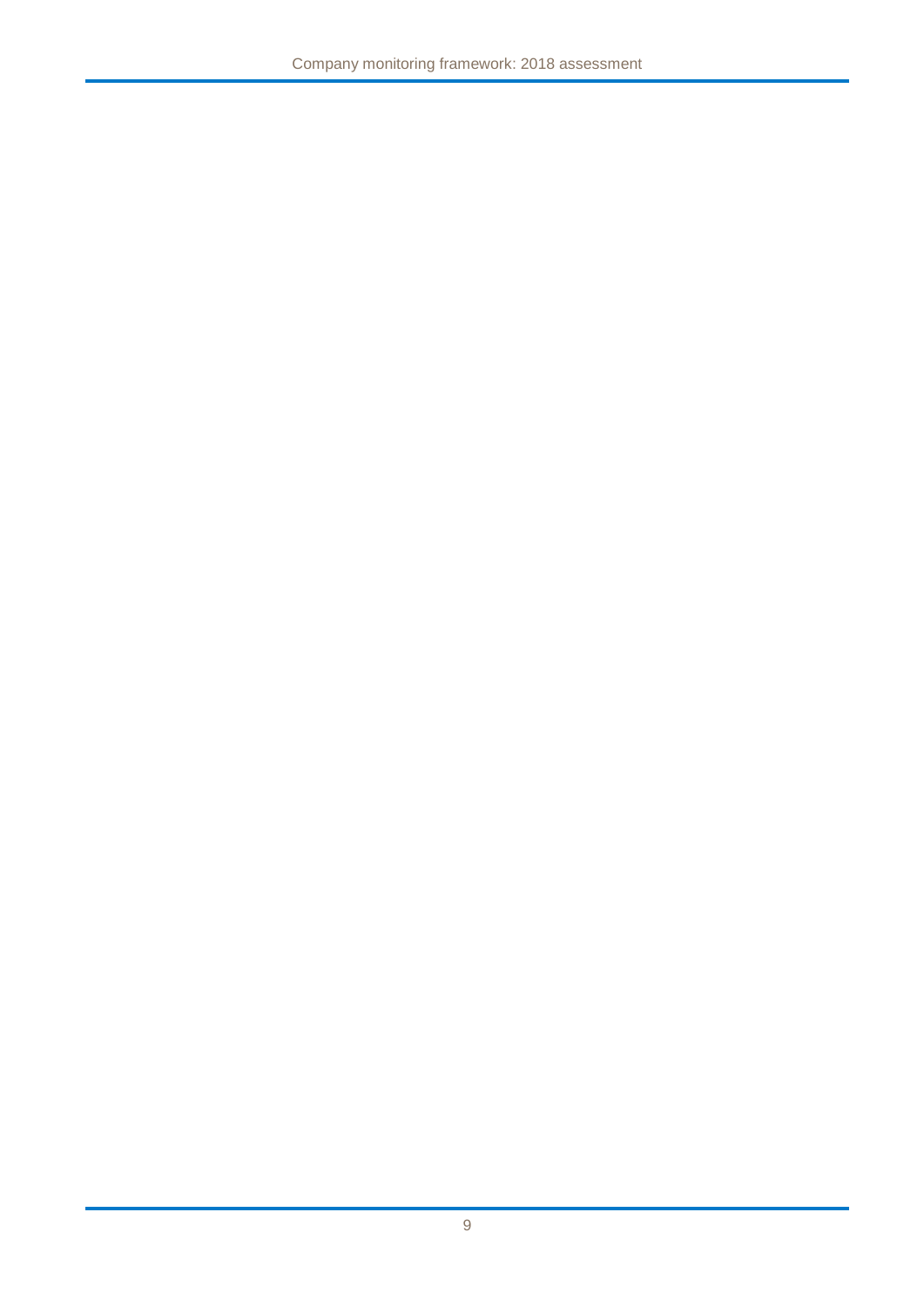# Our assessment

# 2.1 Our approach

We assessed companies' assurance across a range of publications, regulatory submissions and bilateral engagement. The high-level approach we take to categorising companies is set out in the ['Company monitoring framework final position'](http://www.ofwat.gov.uk/publication/company-monitoring-framework-final-position/).

This year we carried out a number of assessments to inform our decision on the categorisation of companies – these focused on thirteen specific areas as well as an assessment of any wider information that impacted on confidence in the information produced and that we therefore considered relevant to our overall decision for each company. Each of these assessments feed into an overall assessment in which Ofwat considers in the round what the findings mean for the overall confidence that can be placed in the information that each company produces. The decisions were based on the following high level approach:

- We took into account the relative importance of each individual assessment and any relevant wider issue: this has not been done in a mechanistic way but looked at holistically;
- We took into account whether individual assessments had exceeded, met or failed our expectations by a clear margin or not;
- Where there was more than one minor concern in individual assessments, we considered whether there was a pattern of minor concerns which could lead to a reduction in stakeholder confidence;
- Where there was a serious concern we considered whether this was significant enough, in the round, to lead to a reduction in stakeholder confidence

For a company to be assessed as self-assurance, they needed to meet expectations in most, if not all, assessments, by a clear margin with evidence of exceeding expectations and good practice to demonstrate leading-edge behaviour. Overall, we have to judge whether companies have consistently met the high standards that customers and other stakeholders expect and check that there are no behaviours leading to a reduction in the trust and confidence that stakeholders could place in a company's assurance. Examples of behaviours that may lead to a company being moved to targeted or prescribed are set out in the Company monitoring framework final position paper.

Section 2.3 sets out each of the assessments that contributed to our decision for each company and our overall findings for the sector as a whole. Alongside this document we have also published company-specific documents that provide additional detail about our assessments and decisions.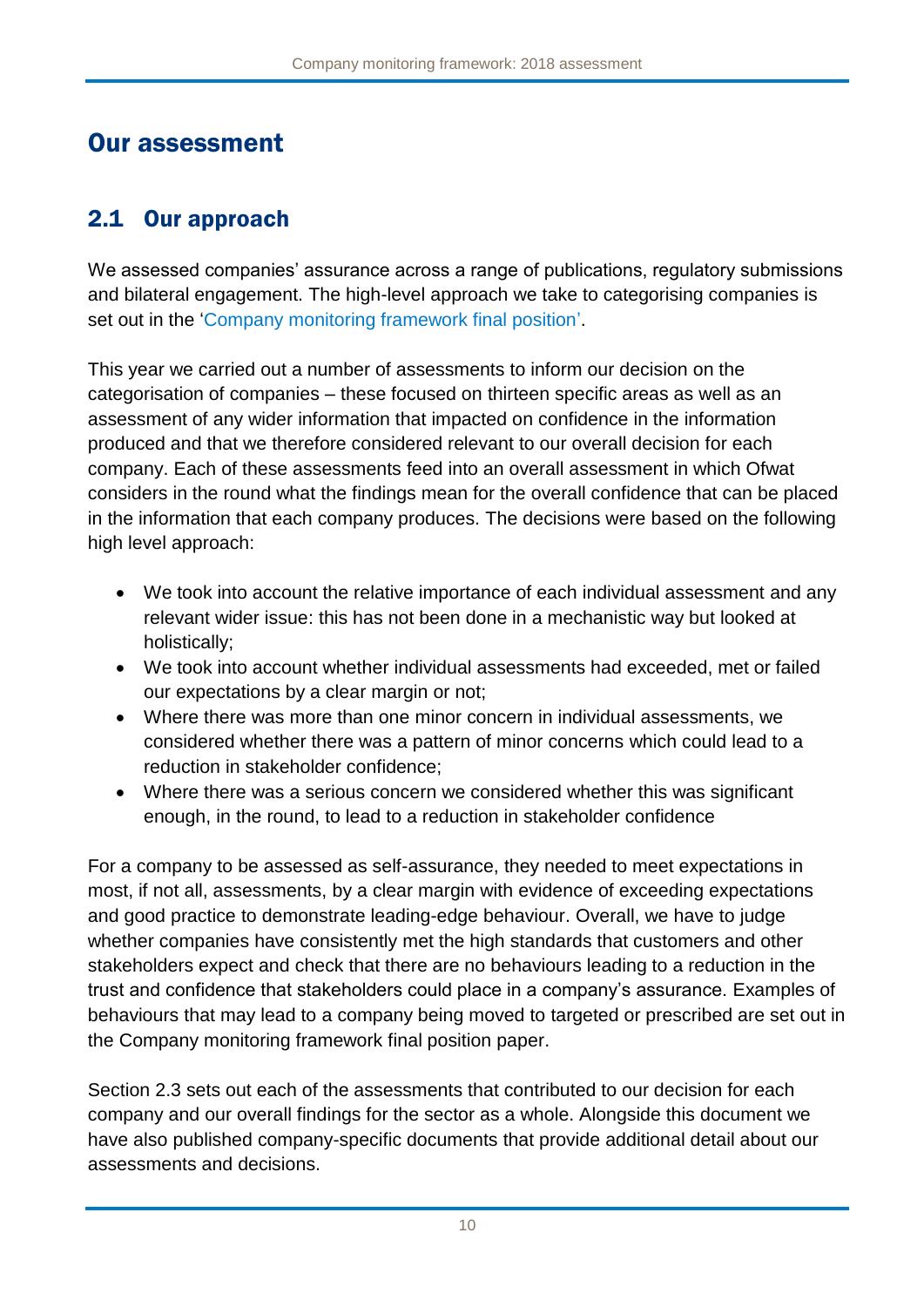For each specific assessment area we have assessed each company as:

- exceeds expectations;
- meets expectations;
- minor concerns; or
- serious concerns.

# 2.2 Categorisation of all companies

The following table sets out the categorisation for each of the companies that we assessed under the CMF.

| <b>Self-assurance</b>   | <b>Targeted</b>           | <b>Prescribed</b>     |
|-------------------------|---------------------------|-----------------------|
| Dŵr Cymru               | Anglian Water             | <b>Affinity Water</b> |
| <b>United Utilities</b> | <b>Bristol Water</b>      | Hafren Dyfrdwy        |
|                         | Northumbrian Water        | Southern Water        |
|                         | <b>Portsmouth Water</b>   |                       |
|                         | Severn Trent Water        |                       |
|                         | <b>SES Water</b>          |                       |
|                         | South East Water          |                       |
|                         | South Staffordshire Water |                       |
|                         | South West Water          |                       |
|                         | <b>Thames Water</b>       |                       |
|                         | <b>Wessex Water</b>       |                       |
|                         | <b>Yorkshire Water</b>    |                       |

# 2.3 Findings for assessment areas

The scope and the key findings for each assessment area are set out in the following order below.

- Financial Monitoring Framework
- Charges Engagement
- Outcomes
- Risk and Compliance Statement
- Assurance Plan
- Water Resources Management Plan and Market Information
- Casework
- Financial Flows
- Long-term Viability Statement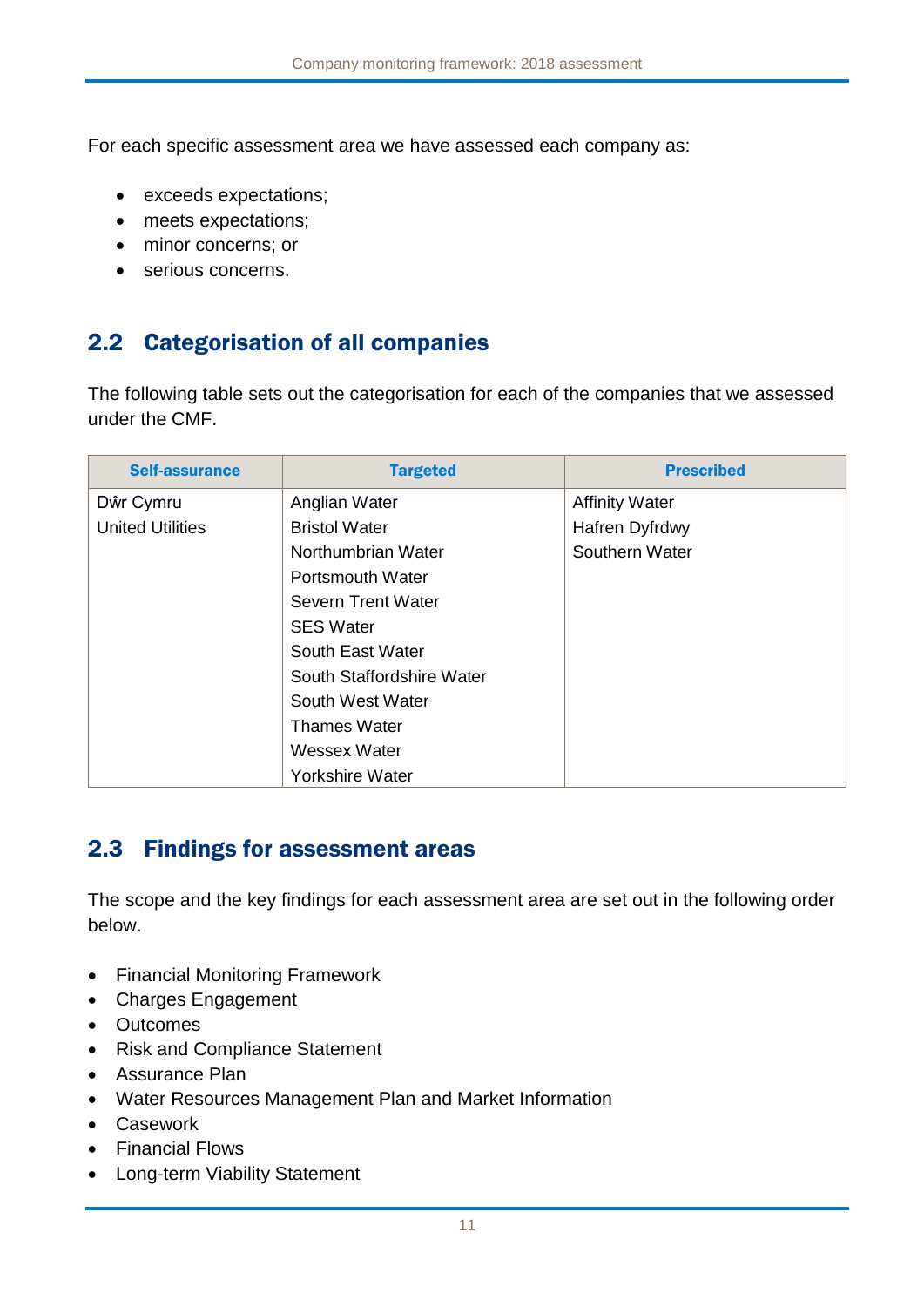- Cost Assessment
- PR19 Initial Assessment of Business Plan data consistency
- PR19 Initial Assessment of Business Plan data quality
- Wider assurance and information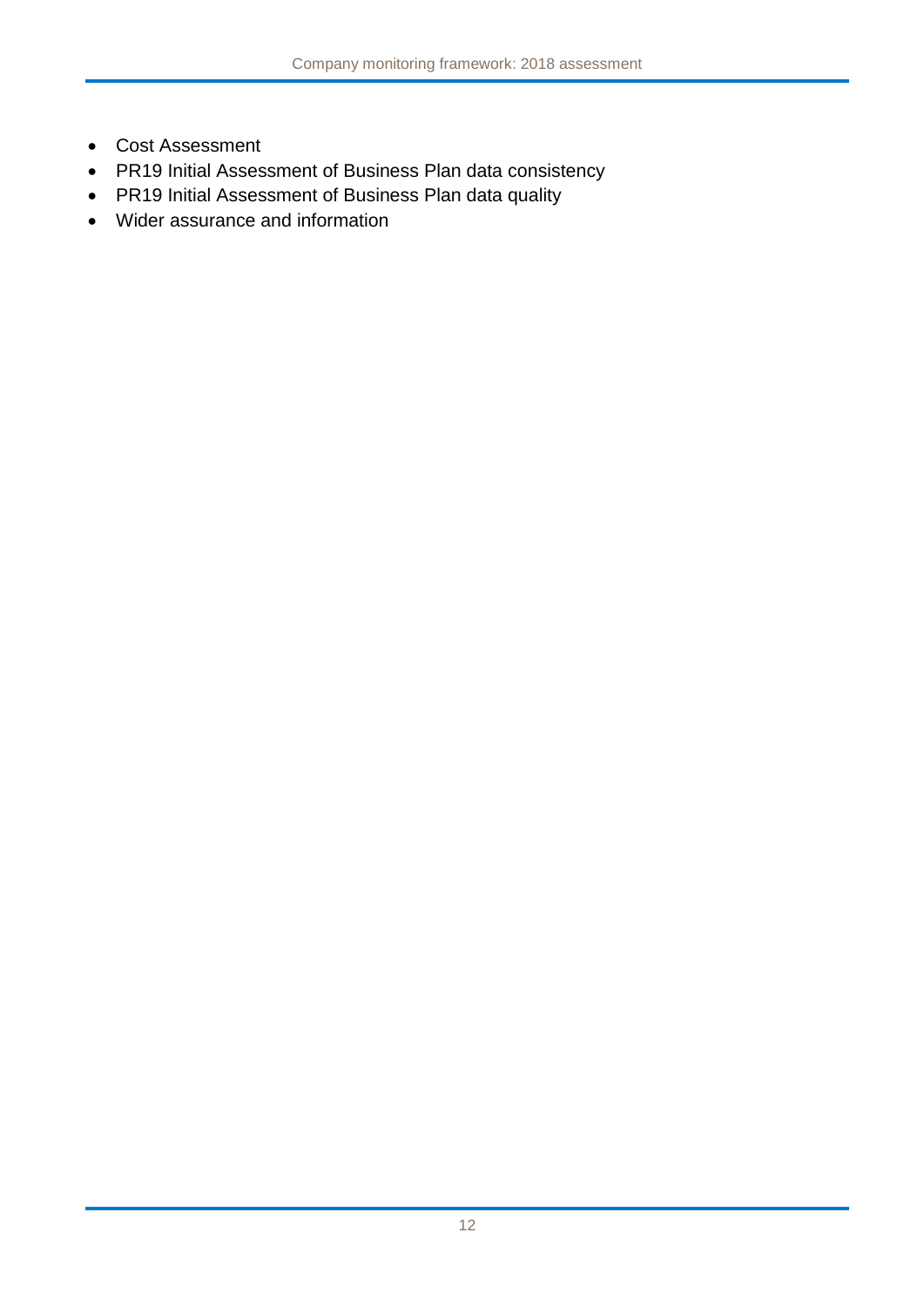# 2.3.1 Financial Monitoring Framework

### Scope of Assessment

This assessment considered how the companies had followed our financial monitoring framework guidance. Our assessment focused on the quality of financial information published in the annual performance report, the transparency of disclosures and consistency of financial metric data published.

This is an area where companies' data assurance is particularly important, and companies need to ensure that the information that they publish is in line with our guidance. This enables us, and other stakeholders, to be confident that the information that each company publishes has been prepared on a consistent basis and allows meaningful comparisons to be made between companies.

### Key findings

This year significantly more companies met our expectations than last year, with twelve companies meeting our expectations in 2018 compared to nine in 2017. We also had concerns with fewer companies this year than last year; five in 2018 compared to eight in 2017.

Our review identified a range of issues, including basic data errors (missing figures, incorrect signage or incorrect format of reported numbers), inconsistencies between the published APR and the data capture submission and clarification of the impact of exiting the non-household retail market on the calculation of return on regulatory equity (RORE).

In general the types of errors identified were technical in nature and we did not consider that they would affect stakeholders' view of performance of each company. However, ultimately the data reported was incorrect or required further explanation - and these types of errors should have been identified through companies' assurance and checking processes.

Where we identified a pattern of data errors, we took this into account in our assessment. We also took into account the significance and impact of the errors and issues identified as well as the number. Overall we assessed five companies as having minor concerns.

### **Assessments**

Exceeds expectations none

#### meets expectations

- Affinity Water
- Dŵr Cymru
- Northumbrian Water
- **Portsmouth Water**
- Severn Trent Water
- SES Water
- South Staffs **Water**
- South West **Water**
- Southern Water
- Thames Water
- United Utilities **Water**
- Wessex Water

### minor concerns

- Anglian Water
- Bristol Water
- Hafren Dyfrdwy
- South East **Water**
- Yorkshire Water

#### serious concerns

none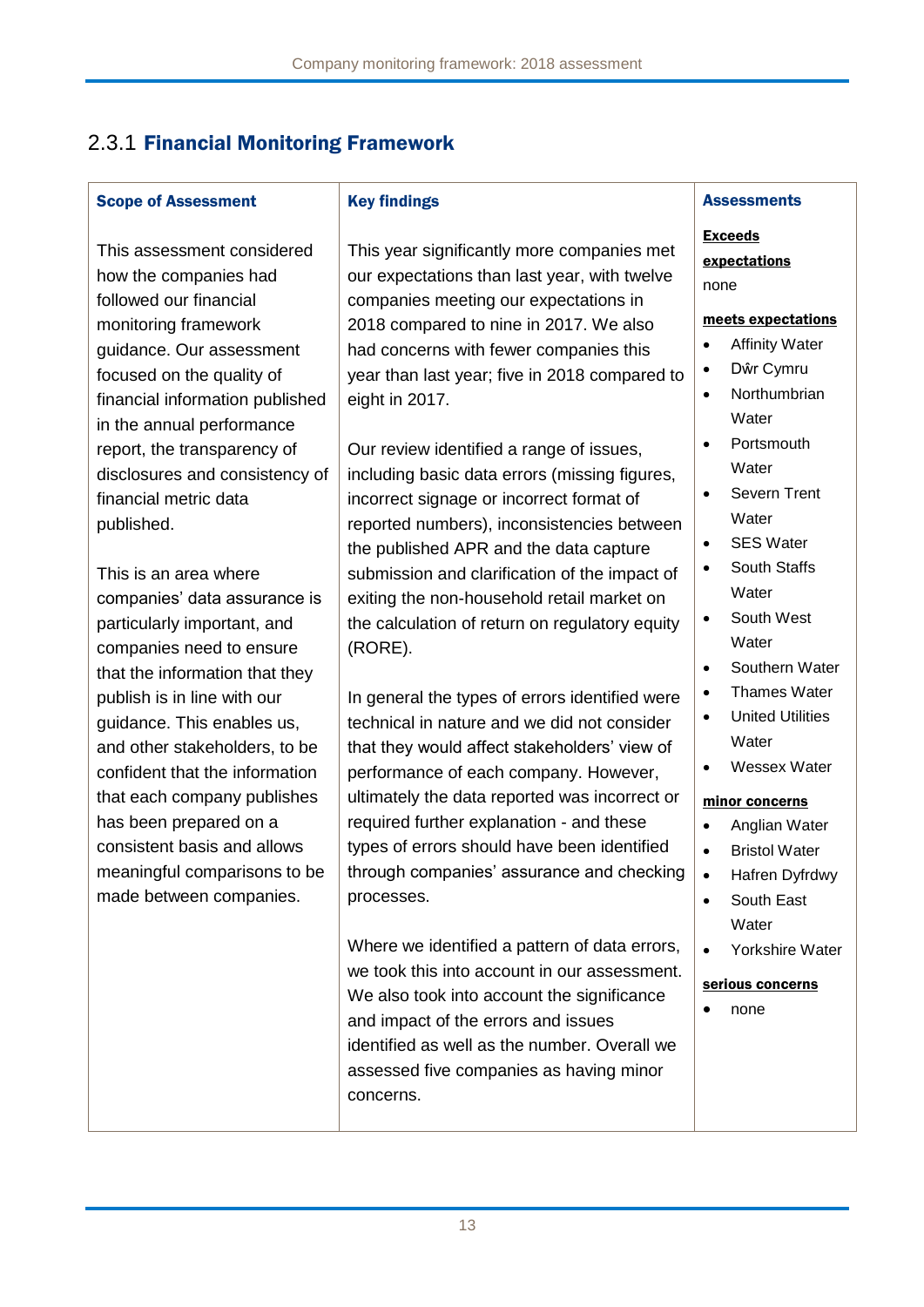| As in previous years, we were pleased that |  |
|--------------------------------------------|--|
| companies generally responded proactively  |  |
| to our queries and resolved them quickly.  |  |
|                                            |  |

## 2.3.2 Charges engagement

#### Scope of Assessment

## Key findings

We have, to date, issued three sets of charging rules: Charges Scheme Rules; Wholesale Charging Rules; and Charging Rules for New Connection Services (English Undertakers). Each of these 'charging rules' require companies to publish a document in which they set out their charges relating to these rules. Their publications are charges schemes, charges schedules and charging arrangements respectively.

For this assessment, we focus on how well companies have engaged with their stakeholders about their charges and charging policies through their publications and actual interactions. We based our assessment primarily on the documents that the charging rules require companies to publish or submit to us (also

1

This year ten companies met or exceeded our expectations in this area compared to all seventeen companies last year. However, almost all of the concerns we noted this year were in the area of new connections charging arrangements which we have not previously assessed<sup>4</sup>. Companies performed well again this year in the areas of the charges engagement assessment that we have assessed in previous years.

All companies published their information within the required timeframes, and generally we found the information was complete. There was wide variation in the quality of the assurance information submitted to us and in how companies communicated and engaged on any significant increases in charges. Providing concise, helpful detail, for example on the assurance process, on how rules are complied with, and on how they took stakeholder feedback into account, is a prerequisite for exceeding our expectations in this area.

We do not expect companies to make changes to their charging documents after the deadline given in the relevant rules, other than as a result of an external change such as a

#### **Assessments**

# **Exceeds**

## **expectations**

- United Utilities
- Thames Water

#### **Meets expectations**

- Anglian Water
- Dŵr Cymru
- **Northumbrian Water**
- Portsmouth **Water**
- Severn Trent Water
- SES Water
- South West **Water**
- Southern Water

### **Minor concerns**

- Affinity Water
- Bristol Water
- Hafren Dyfrdwy
- South East **Water**
- Wessex Water

### **Serious concerns**

 South Staffs **Water** 

<sup>4</sup> New connections charging rules came into force for companies wholly or mainly in England in April 2018.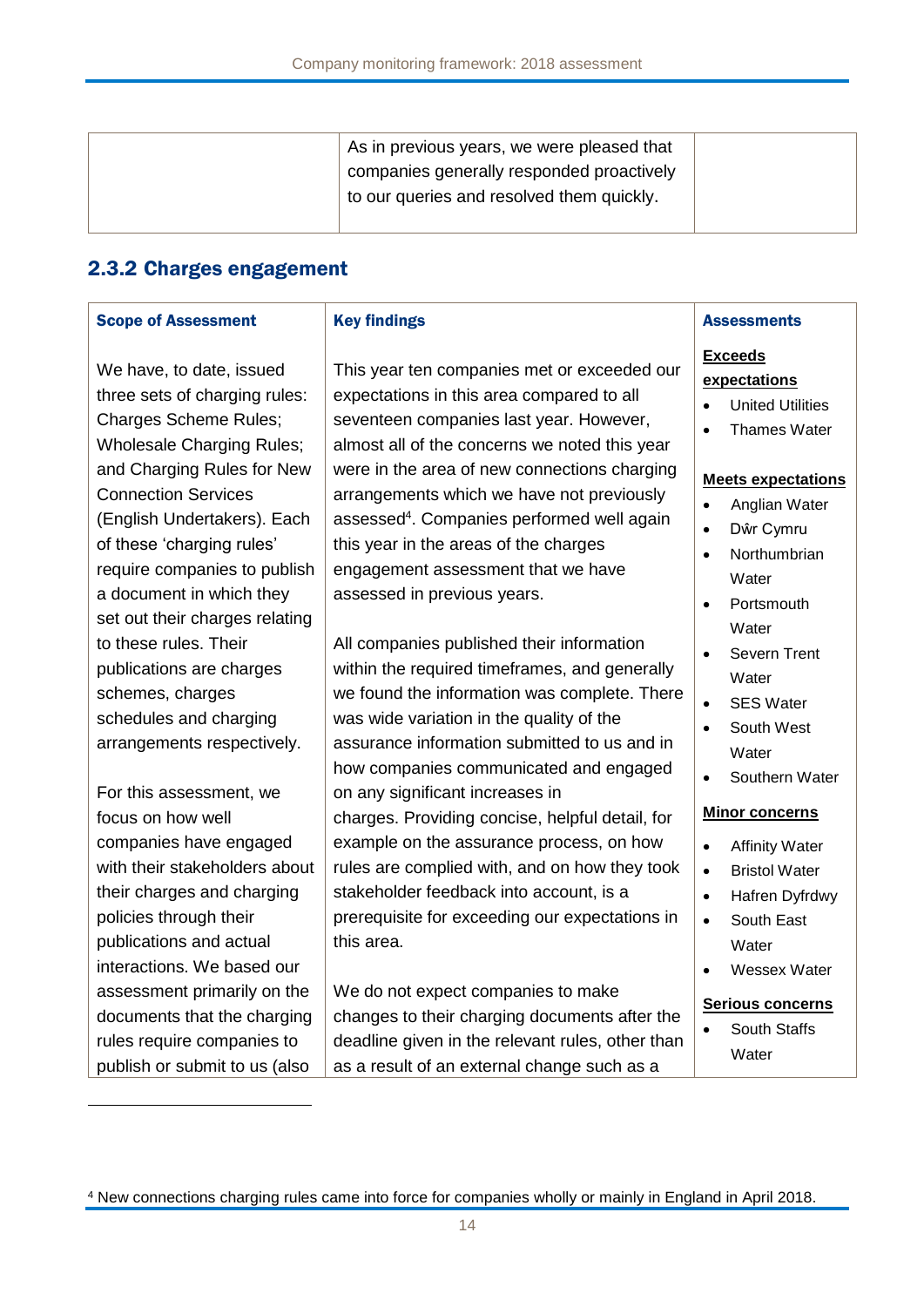| set out in Information Notice<br>17/09), including but not | change to our charging rules. This was the<br>first year that companies whose areas are | Yorkshire Water<br>$\bullet$ |
|------------------------------------------------------------|-----------------------------------------------------------------------------------------|------------------------------|
| limited to:                                                | wholly or mainly in England ('English                                                   |                              |
|                                                            | companies') published their new connection                                              |                              |
| the published charging                                     | charging arrangements, and some reissued                                                |                              |
| documents;                                                 | these after the deadline of 1 February 2018.                                            |                              |
| board assurance                                            | We were particularly concerned where                                                    |                              |
| statements;                                                | companies did not clearly explain the specific                                          |                              |
| assurance of the                                           | changes made (so that customers were not                                                |                              |
| engagement on and                                          | able to quickly assess the implications for                                             |                              |
| publication of charges                                     | them) and / or where charges increased.                                                 |                              |
| information, where                                         |                                                                                         |                              |
| appropriate under the                                      | A key benefit of companies' new connection                                              |                              |
| charging rules;                                            | charging arrangements is the increase in                                                |                              |
| the information                                            | predictability brought about by the use of fixed                                        |                              |
| companies provide in                                       | charges (so that the bill can be determined                                             |                              |
| their statements of                                        | before the work is carried out). Some                                                   |                              |
| significant changes (if                                    | companies' charging arrangements used                                                   |                              |
| applicable); and                                           | words like 'estimate' and 'quotation' (or,                                              |                              |
| the handling strategies                                    | worse, 'price on application'), even though in                                          |                              |
| companies devise and                                       | most cases our understanding is that they did                                           |                              |
| put in place to address                                    | intend the charges to be fixed. We are asking                                           |                              |
| any significant changes                                    | companies to be clearer on this in future.                                              |                              |
| to charges.                                                |                                                                                         |                              |
|                                                            | To give customers trust and confidence in                                               |                              |
| In some cases, we                                          | charges, they want reassurance that the                                                 |                              |
| supplemented the                                           | charges are fair and cost reflective. To support                                        |                              |
| information by submitting                                  | this, our rules require companies to explain                                            |                              |
| queries to some companies,                                 | how some charges are derived. We are                                                    |                              |
| looking more widely at                                     | concerned that many companies are not                                                   |                              |
| material published on                                      | currently doing this adequately, particularly                                           |                              |
| companies' websites, and                                   | with respect to English companies'                                                      |                              |
|                                                            |                                                                                         |                              |
| cross-checking against<br>customers' and                   | infrastructure charges, and we expect                                                   |                              |
|                                                            | improvements next year.                                                                 |                              |
| stakeholders' comments or                                  |                                                                                         |                              |
| complaints on charging.                                    |                                                                                         |                              |
|                                                            |                                                                                         |                              |
|                                                            |                                                                                         |                              |
|                                                            |                                                                                         |                              |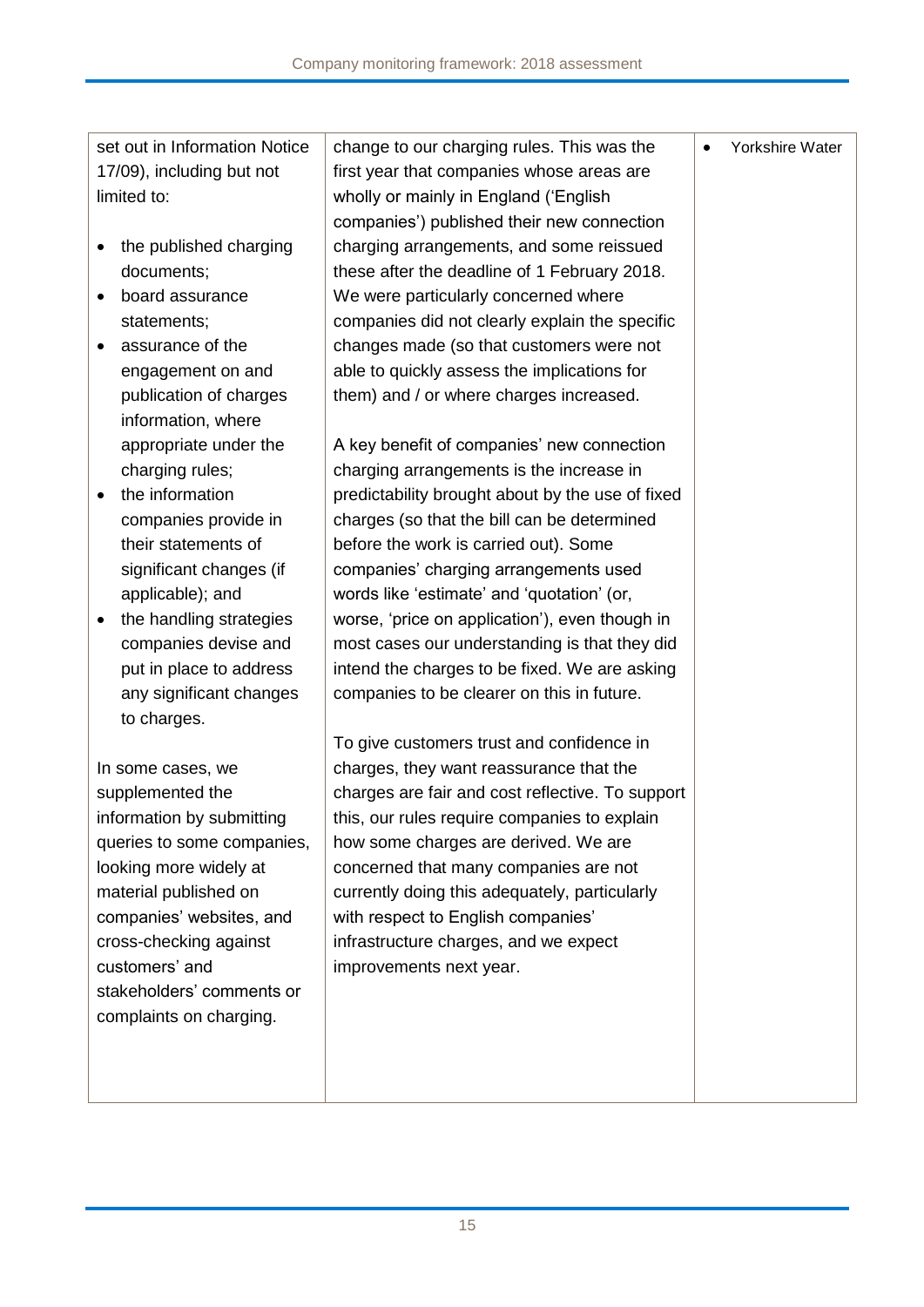# 2.3.3 Outcomes

| <b>Scope of Assessment</b>                                                                                                                                                                                                                                                                                                    | <b>Key findings</b>                                                                                                                                                                                                                                                                                                                                                                                                                                                                                                                                                                                                                                                                                                                                                                                     | <b>Assessments</b>                                                                                                                                                                                                                                                                                                                                                                                              |
|-------------------------------------------------------------------------------------------------------------------------------------------------------------------------------------------------------------------------------------------------------------------------------------------------------------------------------|---------------------------------------------------------------------------------------------------------------------------------------------------------------------------------------------------------------------------------------------------------------------------------------------------------------------------------------------------------------------------------------------------------------------------------------------------------------------------------------------------------------------------------------------------------------------------------------------------------------------------------------------------------------------------------------------------------------------------------------------------------------------------------------------------------|-----------------------------------------------------------------------------------------------------------------------------------------------------------------------------------------------------------------------------------------------------------------------------------------------------------------------------------------------------------------------------------------------------------------|
| The scope of the<br>outcomes assessment<br>was changed in 2018.                                                                                                                                                                                                                                                               | In general, companies met our expectations of<br>transparent and accessible information, with all<br>but three companies meeting or exceeding our<br>expectations in this area.                                                                                                                                                                                                                                                                                                                                                                                                                                                                                                                                                                                                                         | <b>Exceeds</b><br>expectations<br>South<br>$\bullet$<br>Staffordshire<br>Water                                                                                                                                                                                                                                                                                                                                  |
| In 2017 the assessment<br>covered:                                                                                                                                                                                                                                                                                            | We found good evidence that companies are<br>continuing to provide transparent, accessible<br>information for stakeholders. Most companies                                                                                                                                                                                                                                                                                                                                                                                                                                                                                                                                                                                                                                                              | <b>United Utilities</b><br>$\bullet$<br>Yorkshire Water<br>$\bullet$                                                                                                                                                                                                                                                                                                                                            |
| reliable, timely and<br>appropriate<br>information;<br>transparent and<br>accessible<br>information;<br>data assurance;<br>$\bullet$<br>wider assurance;<br>$\bullet$<br>PR14 final<br>$\bullet$<br>determination<br>company-specific<br>appendix; and<br>restated<br>performance<br>commitment levels<br>(where applicable). | provided accessible, stakeholder-friendly<br>overviews of outcomes performance in their<br>annual report. For example, where performance<br>commitment levels had not been met most<br>companies provided a clear explanation of the<br>issue and, where appropriate, provided an<br>explanation of how it would be rectified. This year,<br>we were also pleased to see that some<br>companies are providing customer-focused<br>performance reporting more than annually and<br>also the increasing use of communications using<br>several channels.<br>We found that performance commitment and<br>outcome delivery incentive (ODI) information for<br>previous reporting years was available and, in the<br>main, easily accessible on company websites.<br>Where we had previously found issues in | <b>Meets expectations</b><br><b>Affinity Water</b><br>$\bullet$<br><b>Bristol Water</b><br>$\bullet$<br>Dŵr DŵrCymru<br>$\bullet$<br>Hafren Dyfrdwy<br>$\bullet$<br>Northumbrian<br>$\bullet$<br>Water<br>Portsmouth<br>$\bullet$<br>Water<br><b>SES Water</b><br>$\bullet$<br>South East<br>$\bullet$<br>Water<br>Southern Water<br>$\bullet$<br>Thames Water<br>$\bullet$<br><b>Wessex Water</b><br>$\bullet$ |
| In 2018 the assessment<br>was limited to<br>transparent and                                                                                                                                                                                                                                                                   | performance reporting and had noted these in the<br>2016 and 2017 CMF individual company reports,<br>we found that the companies had adequately<br>addressed the issues, errors or inconsistencies.                                                                                                                                                                                                                                                                                                                                                                                                                                                                                                                                                                                                     | <b>Minor concerns</b><br>Anglian Water<br>$\bullet$<br>Severn Trent<br>$\bullet$<br>Water                                                                                                                                                                                                                                                                                                                       |
| accessible information<br>as we wished to avoid<br>overlap with our PR19<br>past delivery                                                                                                                                                                                                                                     | We found a few instances where the transparency<br>and accessibility of outcomes information could be<br>improved, and we took this into account in our<br>assessment.                                                                                                                                                                                                                                                                                                                                                                                                                                                                                                                                                                                                                                  | <b>Serious concerns</b><br>South West<br>$\bullet$<br>Water                                                                                                                                                                                                                                                                                                                                                     |
| assessment (IAP test<br>5).<br>Within the transparent<br>and accessible<br>information test, we<br>considered:                                                                                                                                                                                                                | We had minor concerns that one company did not<br>clearly explain the underperformance and<br>outperformance payments for the current reporting<br>year in its main annual report. And we had minor<br>concerns that one company did not adequately<br>explain an adjustment it had made to an<br>underperformance payment and it was not clear<br>what the total underperformance payment was.                                                                                                                                                                                                                                                                                                                                                                                                         |                                                                                                                                                                                                                                                                                                                                                                                                                 |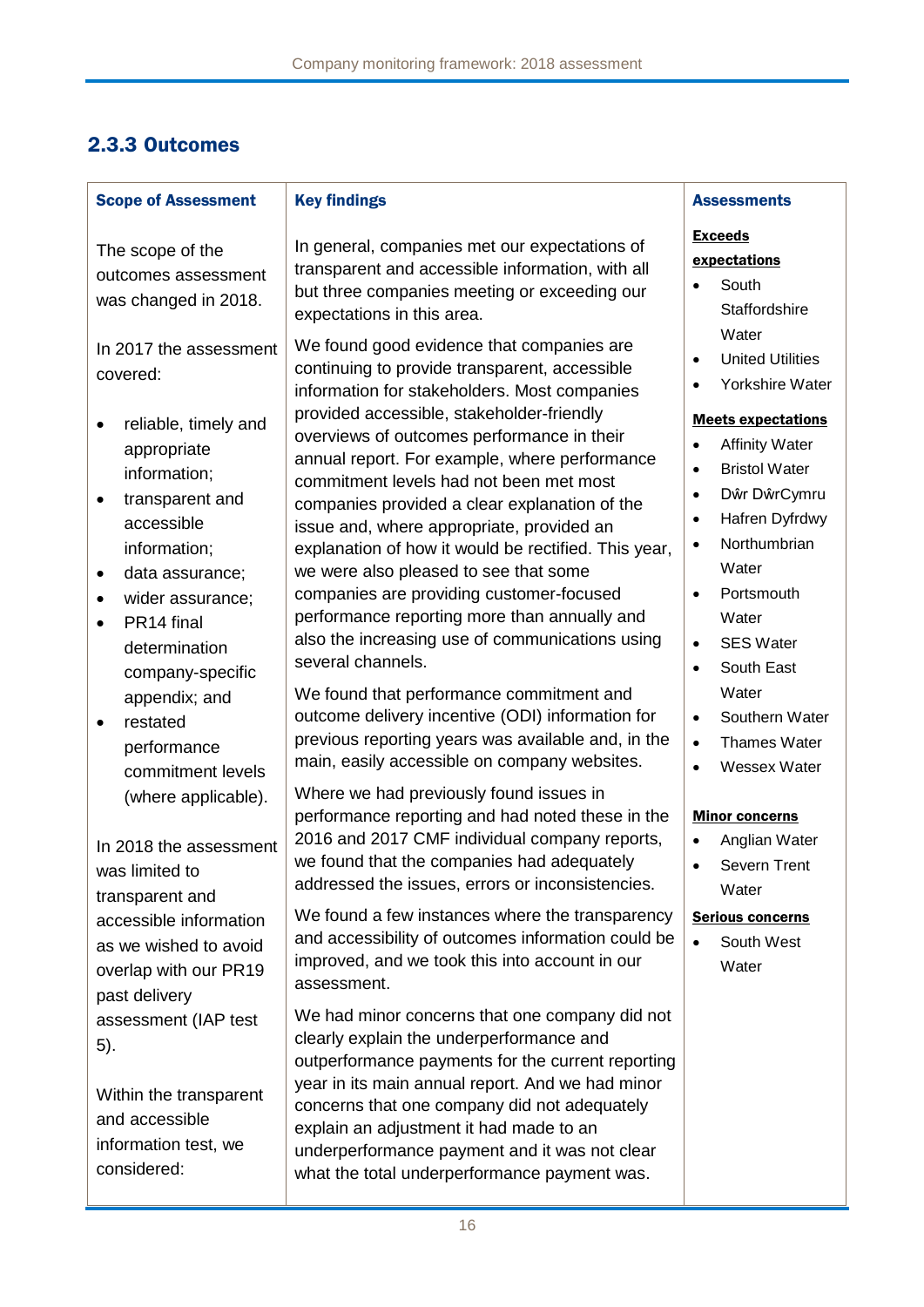| Availability and<br>accessibility of<br>information for the<br>2017-18 reporting<br>year, including how<br>the company had<br>addressed any<br>issues, errors or<br>inconsistencies that<br>we had reported in<br>the CMF individual<br>company report in<br>previous years; and<br>Availability and<br>accessibility of<br>information for<br>previous reporting<br>years. | We had serious concerns that one company had<br>not explained that it had made adjustments to the<br>reported performance levels, and the associated<br>underperformance payment, to mitigate the impact<br>of severe weather. The adjustment resulted in a<br>smaller underperformance payment being<br>reported than would have been without the<br>adjustment and the company had not provided<br>convincing justification for the application of this<br>adjustment. |  |
|-----------------------------------------------------------------------------------------------------------------------------------------------------------------------------------------------------------------------------------------------------------------------------------------------------------------------------------------------------------------------------|--------------------------------------------------------------------------------------------------------------------------------------------------------------------------------------------------------------------------------------------------------------------------------------------------------------------------------------------------------------------------------------------------------------------------------------------------------------------------|--|
| This is an important<br>assessment, to ensure<br>that stakeholders can<br>understand what<br>companies are doing to<br>deliver the outcomes<br>that customers expect.                                                                                                                                                                                                       |                                                                                                                                                                                                                                                                                                                                                                                                                                                                          |  |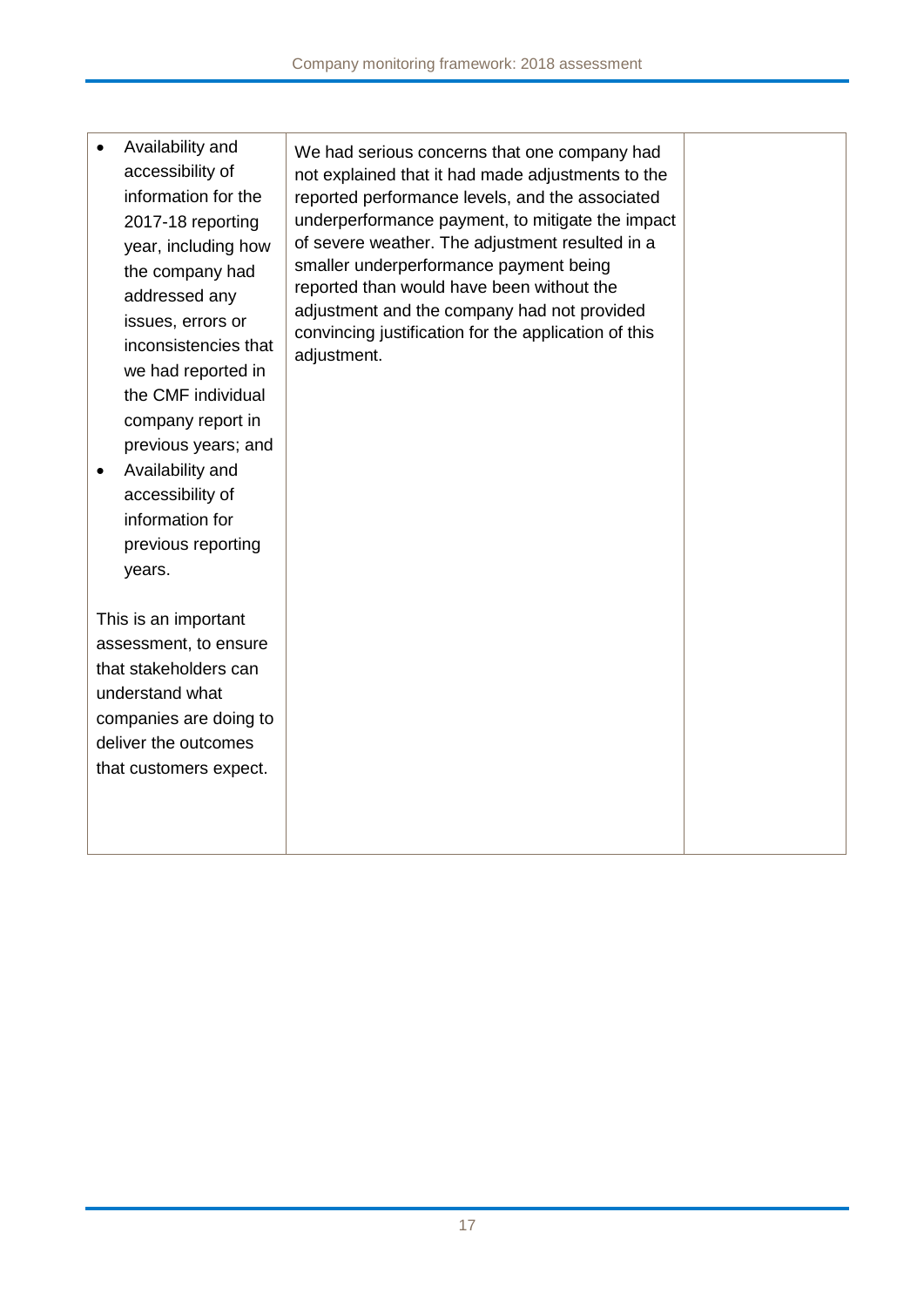## 2.3.4 Risk and compliance statement

## Scope of Assessment

In this assessment we looked for a statement, explicitly endorsed by the company's board, that the company has complied with all its relevant statutory, licence and regulatory obligations and is taking appropriate steps to manage and/or mitigate any risks it faces.

This assessment is designed to give stakeholders trust and confidence in companies' approach to compliance and risk management. The statement is intended to facilitate a company-led approach to compliance.

### Key findings

Overall there has been an improvement in this area in the quality of assurance provided. This year more companies exceeded our expectations (three this year compared to one last year) by including information from technical advisors as part of the statement. This is valuable in increasing the confidence that stakeholders can have in the statements being provided by the companies' boards.

Generally the companies met our expectations in stating that they had complied with the relevant statutory, licence and regulatory obligations, and that they are taking appropriate steps to manage and/or mitigate any risks. We did however have minor concerns with one company where the statement did not fully disclose the exceptions to meeting its material obligations.

All companies have continued to ensure that their statements are appropriately signed on behalf of the Board.

## **Assessments**

### Exceeds expectations

- Bristol Water
- Dŵr Cymru
- Yorkshire Water

### Meets expectations

- Affinity Water
- Anglian Water
- Hafren Dyfrdwy
- Northumbrian Water
- Portsmouth Water
- Severn Trent Water
- SES Water
- South East Water
- South Staffordshire Water
- South West Water
- Southern Water
- United Utilities **Water**
- Wessex Water

### Minor concerns

Thames Water

Serious concerns

none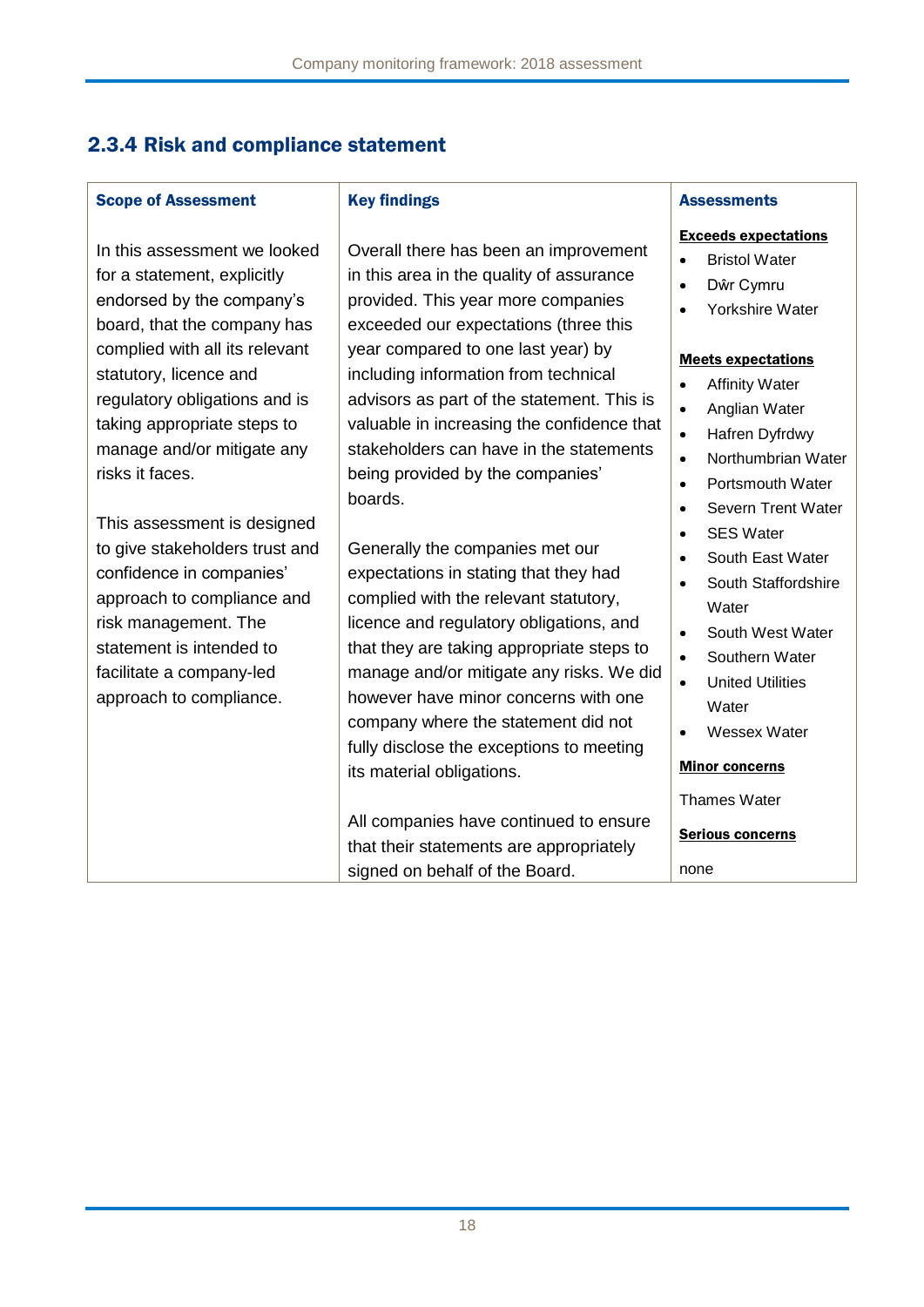## 2.3.5 Assurance Plan

### Scope of Assessment

In this assessment we looked for the following in companies' assurance plans.

- Explanation of the assurance framework and their approach to it.
- **•** Evidence of stakeholder engagement undertaken to develop the plan.
- Clear scope, and rationale for targeting specific areas.
- Appropriate language and accessibility for all stakeholders.

This is a key test of whether companies are listening to their stakeholders and using their views to improve their provision and practices.

### Key findings

Generally the standard of assurance plans has improved again from last year, as many companies continued to respond to feedback from their stakeholders and updated their plans to reflect examples of good practice from others. Only one company has not met our expectations in this area this year and six companies have exceeded our expectations.

The continuing improvement in standard has resulted in higher expectations and this has been reflected in our assessment criteria.

Most assurance plans were well written and accessible for stakeholders. We found many examples of good practice, where companies had clearly updated their plan to reflect new areas of reporting and changes in significance, clear explanation of why particular areas had been targeted and the planned assurance activities.

We also found room for improvement in some assurance plans. We found that several were very high level, with little or no detail on the planned assurance activities on targeted areas. It was not clear if some companies had updated their plan from the prior year as there was no change in the targeted areas identified.

### **Assessments**

#### Exceeds expectations

- Dŵr Cymru
- Northumbrian Water
- South East Water
- South West Water
- United Utilities **Water**
- Yorkshire Water

### Meets expectations

- Affinity Water
- Anglian Water
- Bristol Water
- Hafren Dyfrdwy
- SES Water
- Severn Trent Water
- South Staffordshire **Water**
- Southern Water
- Thames Water
- Wessex Water

#### Minor concerns

Portsmouth Water

#### Serious concerns

#### none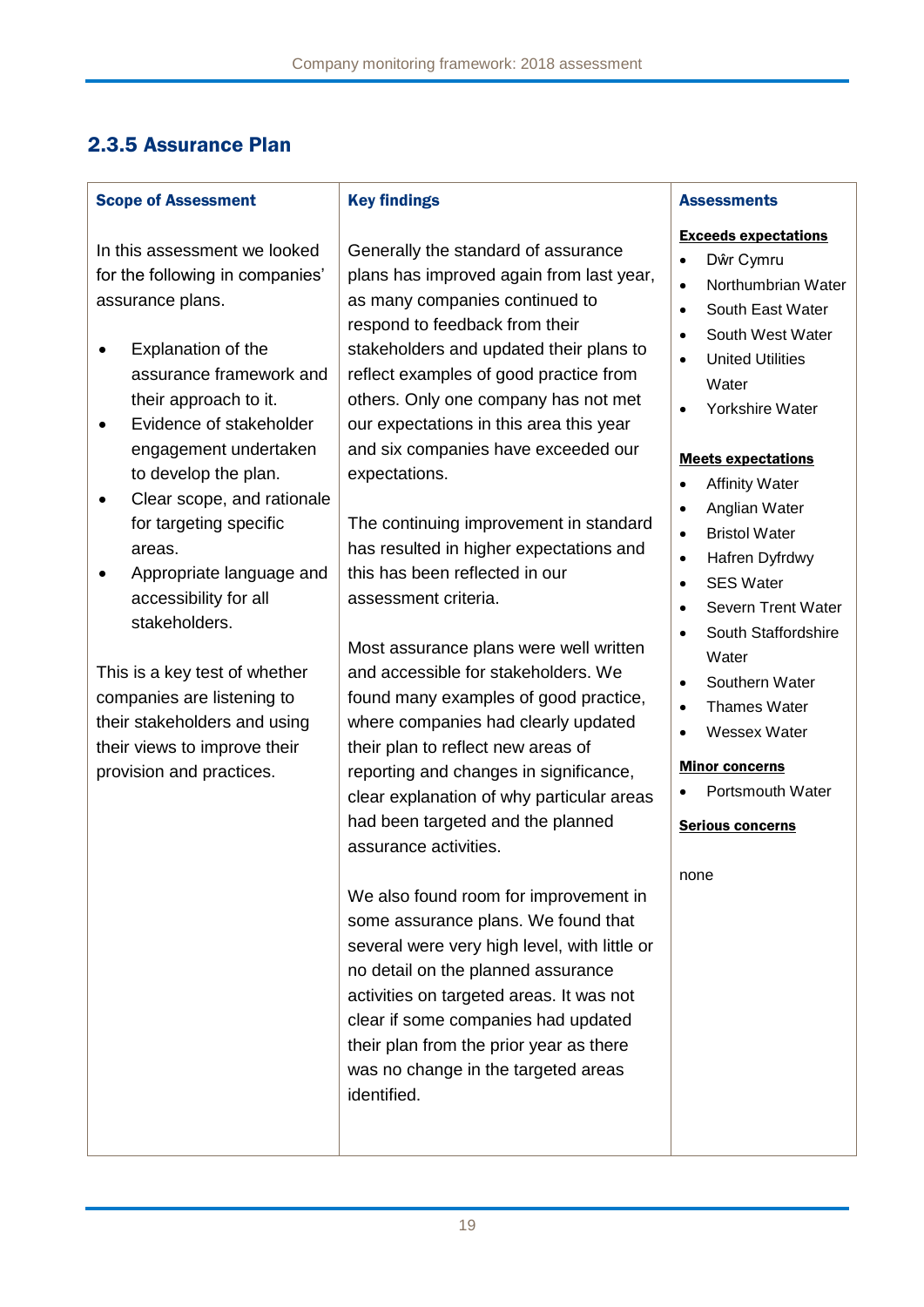## 2.3.6 Water Resources Management Plan and market information

#### Scope of Assessment

Companies are required to produce a water resources management plan every five years setting out their approach to maintaining the long-term supply and demand balance in a way that delivers best value for customers and the environment for the next 25 years. We review and provide comments on draft water resource management plans to Defra and the Welsh government, in our capacity as a statutory consultee.

Our assessment in the company monitoring framework considered the quality of the information in companies' draft water resources management plans for the period 2020 to 2025. The assessment considered the quality of data and internal consistency in the plans, the extent to which stakeholders had been involved in the development of the plans, how clearly plans have been communicated to stakeholders and evidence of assurance of the plans. The assessment also considered the quality of the water resources market information published by the company. The assessment considered the quality and completeness

#### Key findings

Companies' performance in this area was mixed with some companies performing well and others not performing well. Two companies exceeded expectations in this area because they had demonstrated good levels of customer engagement, clear assurance processes and detailed board involvement.

However, for some companies we had concerns with inconsistencies within company documentation relating to draft water resources management plans and in some cases between published draft water resources management plans and company water resources market information. There were also concerns for many plans about the clarity of data presented and its accessibility within the documentation. It is important that this material is clear and consistent for stakeholders to understand and engage with where necessary.

We had serious concerns with two companies which presented material with material inconsistencies, missing information and lacked evidence of board assurance.

#### **Assessments**

#### Exceeds expectations

- South East Water
- South West Water

#### Meets expectations

- Bristol Water
- Severn Trent Water
- Wessex Water
- Yorkshire Water

#### Minor concerns

- Affinity Water
- Anglian Water
- Dŵr Cymru
- Hafren Dyfrdwy
- Northumbrian Water
- Portsmouth Water
- South Staffs Water
- Thames Water
- United Utilities

#### Serious concerns

- SES Water
- Southern Water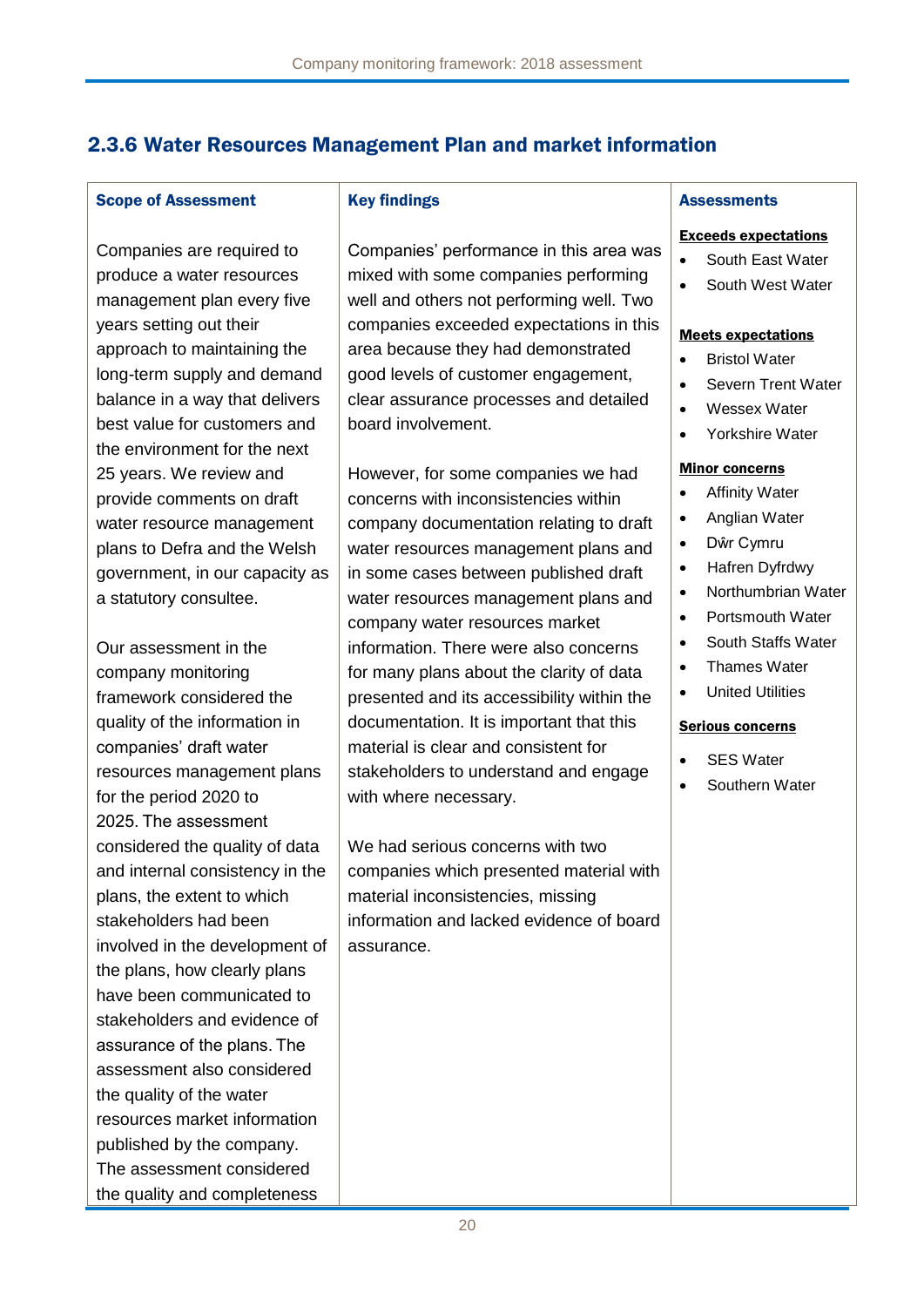| of the data, the clarity of its |  |
|---------------------------------|--|
| presentation and its            |  |
| consistency with the            |  |
| company's draft water           |  |
| resources management plan.      |  |
|                                 |  |
|                                 |  |
|                                 |  |

## 2.3.7 Casework

| <b>Scope of Assessment</b>                                                                                                                                                                                                                                                                                                                                                                                                                                                                     | <b>Key findings</b>                                                                                                                                                                                                                                                                                                                                                                                                                                                                                                                                                                                                                                                                                                                            | <b>Assessments</b>                                                                                                                                                                                                                                                                                                                                                             |
|------------------------------------------------------------------------------------------------------------------------------------------------------------------------------------------------------------------------------------------------------------------------------------------------------------------------------------------------------------------------------------------------------------------------------------------------------------------------------------------------|------------------------------------------------------------------------------------------------------------------------------------------------------------------------------------------------------------------------------------------------------------------------------------------------------------------------------------------------------------------------------------------------------------------------------------------------------------------------------------------------------------------------------------------------------------------------------------------------------------------------------------------------------------------------------------------------------------------------------------------------|--------------------------------------------------------------------------------------------------------------------------------------------------------------------------------------------------------------------------------------------------------------------------------------------------------------------------------------------------------------------------------|
| This assessment relates to<br>the information that<br>companies provide to us<br>when we engage with them to<br>carry out our investigation<br>and enforcement functions.<br>We looked at companies'<br>responses to cases from 1<br>April 2017 onwards. Our<br>assessment considered<br>companies' responses to our<br>requests for information. We<br>checked that companies had<br>provided complete, accurate<br>information within our<br>timescales, and engaged<br>effectively with us. | There were eight companies for which we<br>received information to inform cases<br>during the assessment period, and we<br>were pleased to see examples of good<br>practice. For example, we saw the<br>majority of companies providing timely<br>and clear information that was of a quality<br>that enabled us to progress our<br>investigations. We did, however record<br>serious concerns with one company. The<br>concerns we had included not responding<br>fully to our requests for information,<br>providing information that was unclear and<br>delays for information provision. This<br>affected our ability to rely on the<br>information to progress our investigation<br>and required steps to seek further<br>clarifications. | <b>Exceeds expectations</b><br>None<br>meets expectations<br><b>Affinity Water</b><br>$\bullet$<br>Anglian Water<br>$\bullet$<br><b>Bristol Water</b><br>$\bullet$<br>Northumbrian Water<br>$\bullet$<br>South West Water<br>$\bullet$<br><b>Thames Water</b><br>$\bullet$<br><b>Wessex Water</b><br>minor concerns<br>none<br>serious concerns<br>Southern Water<br>$\bullet$ |
| This assessment focused on<br>our confidence in companies'                                                                                                                                                                                                                                                                                                                                                                                                                                     |                                                                                                                                                                                                                                                                                                                                                                                                                                                                                                                                                                                                                                                                                                                                                |                                                                                                                                                                                                                                                                                                                                                                                |
| information provision, and                                                                                                                                                                                                                                                                                                                                                                                                                                                                     |                                                                                                                                                                                                                                                                                                                                                                                                                                                                                                                                                                                                                                                                                                                                                |                                                                                                                                                                                                                                                                                                                                                                                |
| complemented the other                                                                                                                                                                                                                                                                                                                                                                                                                                                                         |                                                                                                                                                                                                                                                                                                                                                                                                                                                                                                                                                                                                                                                                                                                                                |                                                                                                                                                                                                                                                                                                                                                                                |
| assessments that focused on                                                                                                                                                                                                                                                                                                                                                                                                                                                                    |                                                                                                                                                                                                                                                                                                                                                                                                                                                                                                                                                                                                                                                                                                                                                |                                                                                                                                                                                                                                                                                                                                                                                |
| information published by                                                                                                                                                                                                                                                                                                                                                                                                                                                                       |                                                                                                                                                                                                                                                                                                                                                                                                                                                                                                                                                                                                                                                                                                                                                |                                                                                                                                                                                                                                                                                                                                                                                |
| companies.                                                                                                                                                                                                                                                                                                                                                                                                                                                                                     |                                                                                                                                                                                                                                                                                                                                                                                                                                                                                                                                                                                                                                                                                                                                                |                                                                                                                                                                                                                                                                                                                                                                                |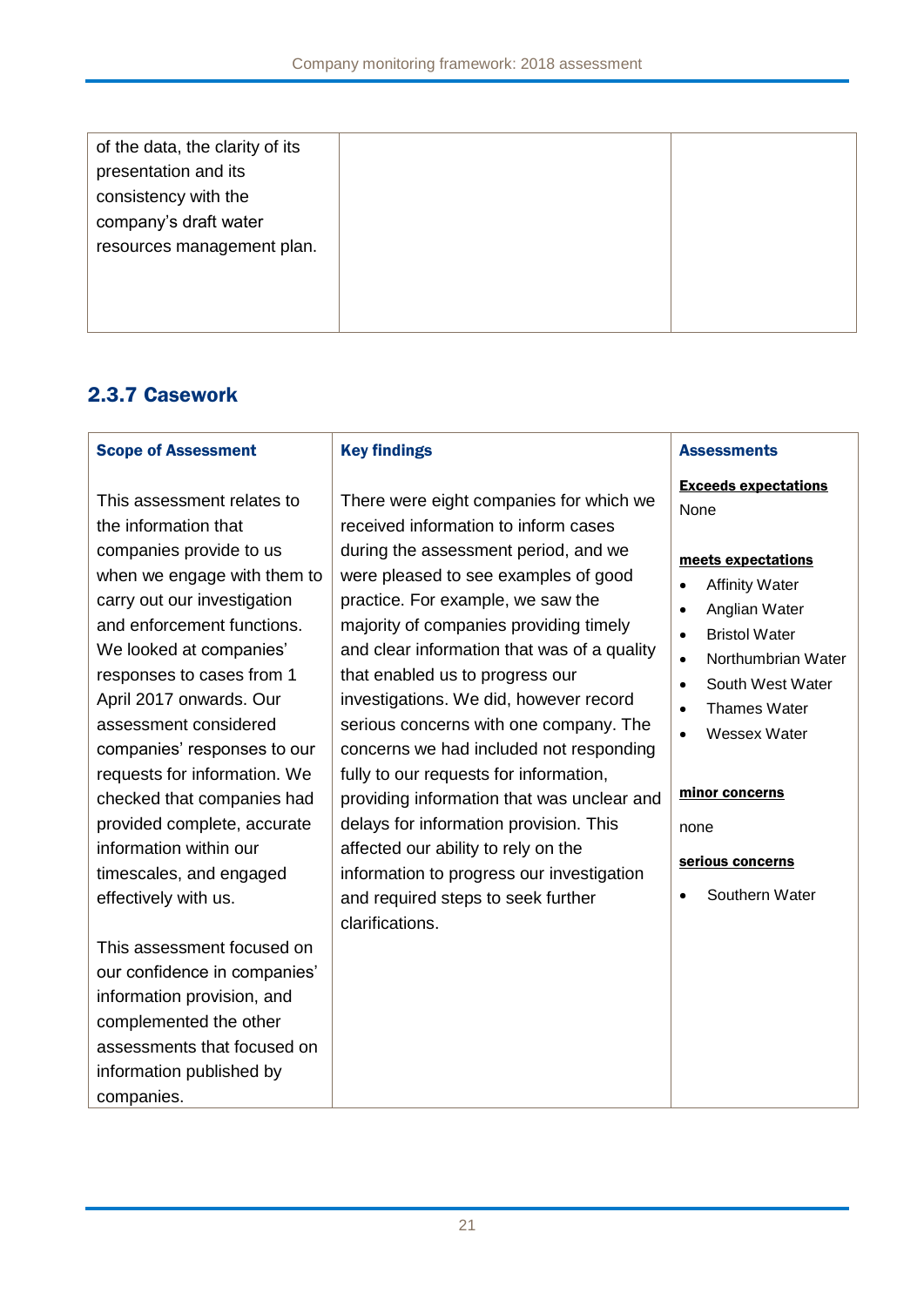## 2.3.8 Financial Flows

#### Scope of Assessment

The requirement for companies to submit financial flows covering the periods 2015-16, 2016-17 and 2017- 18 is one of the key ways in which we are improving the transparency of financial flows to investors. 

In our assessment, we focused on companies' compliance with the requirements of [IN18/08](https://www.ofwat.gov.uk/wp-content/uploads/2018/04/IN-1808-Expectations-for-companies-reporting-of-financial-flows-for-2017-18.pdf) in terms of data quality and assurance as well as how meaningful the data and supporting commentary is to stakeholders.

#### Key findings

This is the first year that financial flows data has been required and this, combined with it being a new and technically complex area, we have therefore reduced our expectations for companies' performance in this area this year than those we would expect to apply in any future assessment.

Against this reduced standard, overall companies performed well. All companies submitted their data and, in general, met our expectations in providing consistent, accurate data within acceptable tolerance levels. Going forward we expect companies to provide more accurate data. We are updating the guidance notes to clarify this and explain the requirements. This will be incorporated into the Regulatory Accounting Guidelines Consultation 2018-19.

Some companies provided supporting narrative with their data, which varied in quality, with some companies providing no narrative at all. Going forward we expect all companies to provide an appropriate level of commentary to convey a clear explanation of the data being presented.

Evidence of companies having their data assured was less apparent, with few companies including confirmation that their data had received some level of assurance. As noted in [IN18/08](https://www.ofwat.gov.uk/wp-content/uploads/2018/04/IN-1808-Expectations-for-companies-reporting-of-financial-flows-for-2017-18.pdf) we are incorporating the submission of financial flows data into the APR for 2018/19 and as such going forward it will be covered by

### **Assessments**

#### Exceeds expectations

- Anglian Water
- Thames Water

#### Meets expectations

- Affinity Water
- Dŵr Cymru
- Northumbrian Water
- Portsmouth Water
- SES Water
- Severn Trent Water
- South East Water
- South Staffs Water
- South West Water
- United Utilities
- Wessex Water
- Yorkshire Water

### Minor concerns

- Bristol Water
- Hafren Dvfrdwy
- Southern Water

#### serious concerns

none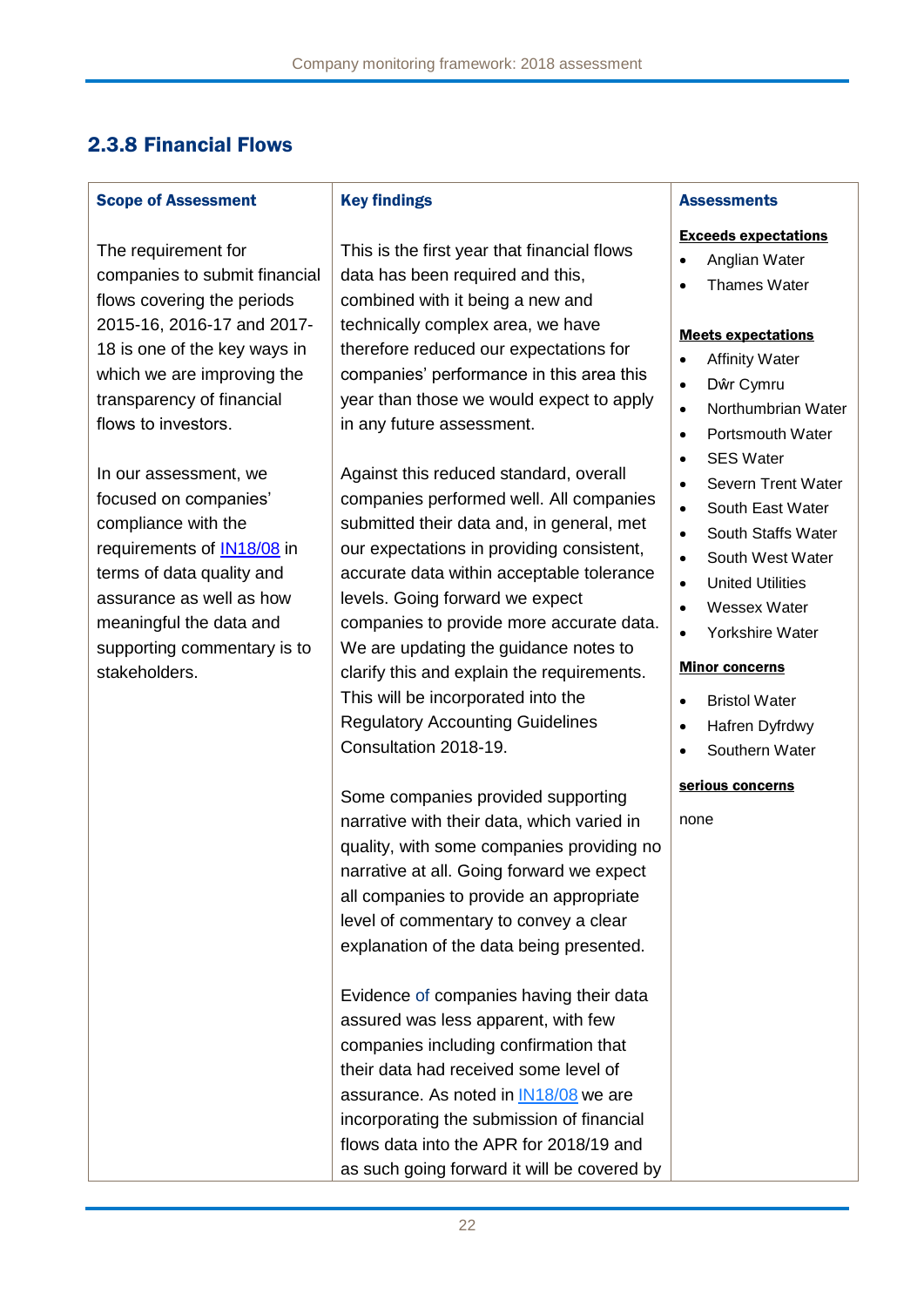| the audit / assurance requirements<br>pertinent to the APR. |  |
|-------------------------------------------------------------|--|
|-------------------------------------------------------------|--|

# 2.3.9 Long-term Viability Statement

| <b>Scope of Assessment</b>                                                                                                                                                                                                                                                                                                                                                                                                                                                                                                                                                                                                                                                                                                                                                                                                                       | <b>Key findings</b>                                                                                                                                                                                                                                                                                                                                                                                                                                                                                                                                                                                                                                                                                                                                                                                                                                                                                                                                           | <b>Assessments</b>                                                                                                                                                                                                                                                                                                                                                                                                                                                                                                                                                                                                                                                                                           |
|--------------------------------------------------------------------------------------------------------------------------------------------------------------------------------------------------------------------------------------------------------------------------------------------------------------------------------------------------------------------------------------------------------------------------------------------------------------------------------------------------------------------------------------------------------------------------------------------------------------------------------------------------------------------------------------------------------------------------------------------------------------------------------------------------------------------------------------------------|---------------------------------------------------------------------------------------------------------------------------------------------------------------------------------------------------------------------------------------------------------------------------------------------------------------------------------------------------------------------------------------------------------------------------------------------------------------------------------------------------------------------------------------------------------------------------------------------------------------------------------------------------------------------------------------------------------------------------------------------------------------------------------------------------------------------------------------------------------------------------------------------------------------------------------------------------------------|--------------------------------------------------------------------------------------------------------------------------------------------------------------------------------------------------------------------------------------------------------------------------------------------------------------------------------------------------------------------------------------------------------------------------------------------------------------------------------------------------------------------------------------------------------------------------------------------------------------------------------------------------------------------------------------------------------------|
| This assessment focused on<br>the transparency and<br>assurance on companies'<br>long-term financial resilience<br>in their long-term viability<br>statements (LTVS). It The<br>assessment considered the<br>approach they have taken to<br>assessing their long-term<br>financial viability, and the<br>extent to which companies<br>have followed our guidance<br>for issuing long term viability<br>statements as set out in<br>IN18/04. In particular, it<br>considers how long-term<br>financial viability statements<br>are linked to the wider risk<br>assessment including<br>mitigating actions, the extent<br>to which companies have<br>stress tested their projection,<br>whether those stress tests<br>are appropriate, whether they<br>have clearly explained their<br>approach and the evidence of<br>assurance over the process. | The requirement to produce a long-term<br>viability statement (LTVS) was new for<br>2016-17 and this is the second year that<br>most companies have included a<br>statement as part of their annual reporting.<br>Our work identified that all companies<br>have stepped up to the challenge of<br>considering a forward looking period for<br>their long term viability statement of at<br>least 5 years and the majority of<br>companies have gone further than that<br>selecting review periods of between 7 and<br>12 years<br>Overall there has been a significant<br>improvement in the quality of the<br>statements which companies have<br>produced, although some companies still<br>need to make improvements. Companies<br>are now more clearly setting out the basis<br>on which they have made their<br>assessments, the level of stress testing<br>they have undertaken and the extent to<br>which they have obtained third party<br>assurance. | <b>Exceeds expectations</b><br>none<br><b>Meets expectations</b><br>Anglian Water<br>$\bullet$<br><b>Affinity Water</b><br>$\bullet$<br><b>Bristol Water</b><br>$\bullet$<br>Dŵr Cymru<br>$\bullet$<br>Northumbrian Water<br>$\bullet$<br>Portsmouth Water<br>$\bullet$<br>Severn Trent Water<br>$\bullet$<br>South East Water<br>$\bullet$<br>South Staffs Water<br>$\bullet$<br>South West Water<br>$\bullet$<br>Southern Water<br>$\bullet$<br>Thames Water<br>$\bullet$<br><b>United Utilities</b><br>$\bullet$<br>Yorkshire Water<br>$\bullet$<br><b>Minor concerns</b><br>Hafren Dyfrdwy<br>$\bullet$<br><b>SES Water</b><br>$\bullet$<br>Wessex Water<br>$\bullet$<br><b>Serious concerns</b><br>none |
|                                                                                                                                                                                                                                                                                                                                                                                                                                                                                                                                                                                                                                                                                                                                                                                                                                                  |                                                                                                                                                                                                                                                                                                                                                                                                                                                                                                                                                                                                                                                                                                                                                                                                                                                                                                                                                               |                                                                                                                                                                                                                                                                                                                                                                                                                                                                                                                                                                                                                                                                                                              |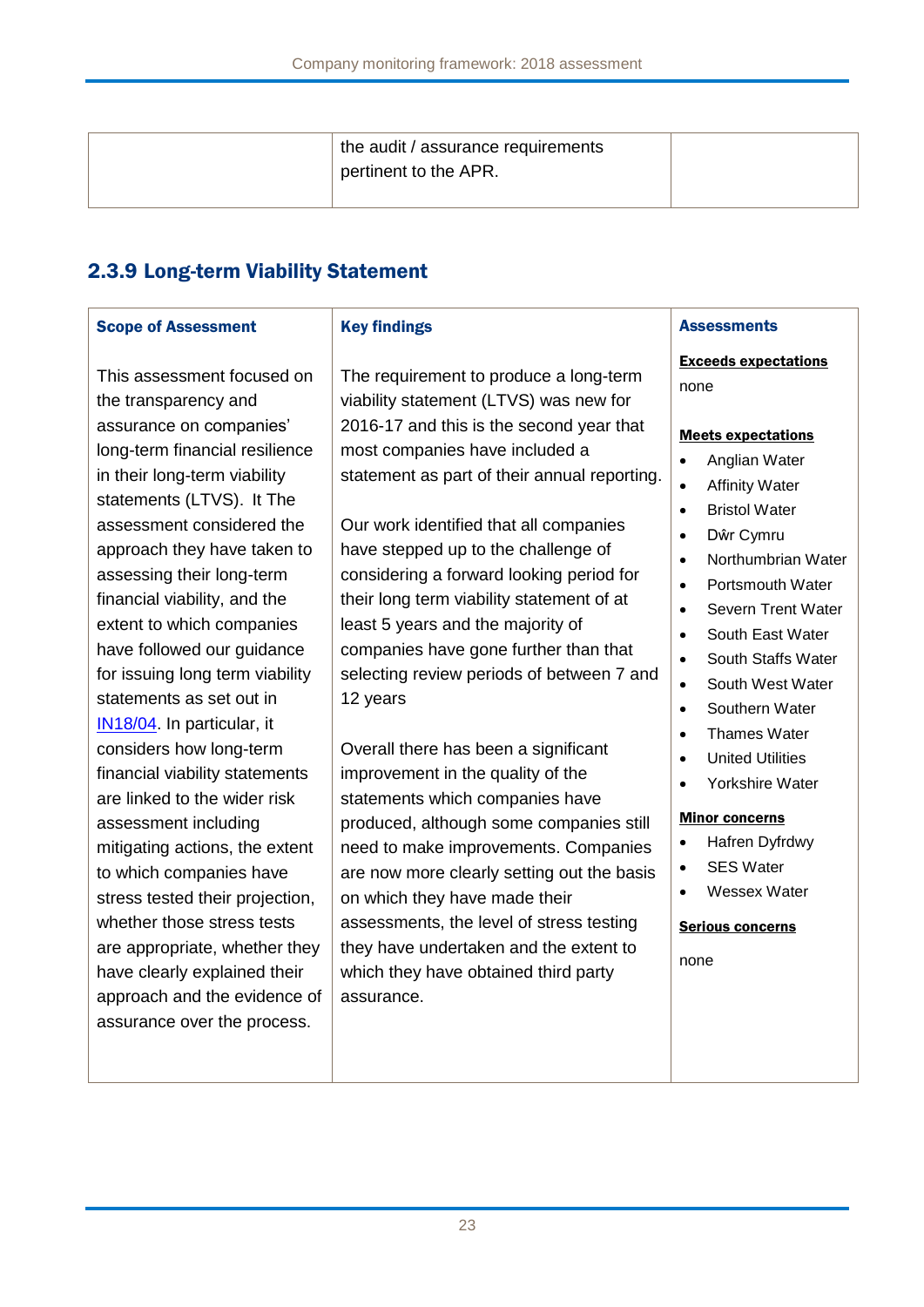# 2.3.10 Cost Assessment

 $\mathbf{r}$ 

| <b>Scope of Assessment</b>                                                                                                                                                                                                                                                                                                                                                                            | <b>Key findings</b>                                                                                                                                                                                                                                                                                                                                                                                                                                                                                                                                                                                                                                                                                                                                                                                                                                                                                                   | <b>Assessments</b>                                                                                                                                                                                                                                                                                                                                                                                                                                                                                                                                                                                                                              |
|-------------------------------------------------------------------------------------------------------------------------------------------------------------------------------------------------------------------------------------------------------------------------------------------------------------------------------------------------------------------------------------------------------|-----------------------------------------------------------------------------------------------------------------------------------------------------------------------------------------------------------------------------------------------------------------------------------------------------------------------------------------------------------------------------------------------------------------------------------------------------------------------------------------------------------------------------------------------------------------------------------------------------------------------------------------------------------------------------------------------------------------------------------------------------------------------------------------------------------------------------------------------------------------------------------------------------------------------|-------------------------------------------------------------------------------------------------------------------------------------------------------------------------------------------------------------------------------------------------------------------------------------------------------------------------------------------------------------------------------------------------------------------------------------------------------------------------------------------------------------------------------------------------------------------------------------------------------------------------------------------------|
| Our assessment focused on<br>the assurance of cost                                                                                                                                                                                                                                                                                                                                                    | Data availability<br>We were pleased to see that all                                                                                                                                                                                                                                                                                                                                                                                                                                                                                                                                                                                                                                                                                                                                                                                                                                                                  | <b>Exceeds expectations</b>                                                                                                                                                                                                                                                                                                                                                                                                                                                                                                                                                                                                                     |
| assessment data submitted in<br>the annual performance                                                                                                                                                                                                                                                                                                                                                | companies provided complete data sets<br>for 2017-18 Annual Performance Report                                                                                                                                                                                                                                                                                                                                                                                                                                                                                                                                                                                                                                                                                                                                                                                                                                        | None                                                                                                                                                                                                                                                                                                                                                                                                                                                                                                                                                                                                                                            |
| report. The assessment of<br>efficient costs is a key                                                                                                                                                                                                                                                                                                                                                 | $(APR)$ .                                                                                                                                                                                                                                                                                                                                                                                                                                                                                                                                                                                                                                                                                                                                                                                                                                                                                                             | <b>Meets expectations</b>                                                                                                                                                                                                                                                                                                                                                                                                                                                                                                                                                                                                                       |
| element of setting price<br>controls. We need good<br>quality, consistently reported<br>cost assessment data to do<br>this effectively. This year's<br>assessment considered the<br>completeness and accuracy<br>of the cost assessment data,<br>allocation of costs and<br>assurance over data. It also<br>considered how meaningful<br>the data and supporting<br>commentary is to<br>stakeholders. | <b>Reporting quality</b><br>All except one company (SES Water)<br>were asked to provide more than one<br>correction or clarification on their data and<br>/ or supporting commentary.<br>Queries were raised across several tables<br>and we were mostly satisfied with the<br>responses received from companies,<br>however some did give rise to numerous<br>data changes.<br>The amount and quality of the<br>commentary provided varied significantly.<br>Best practice included commentary<br>highlighting variances to the prior year's<br>data and changes to reporting<br>methodology.<br><b>Accounting separation</b><br>All companies published their accounting<br>separation methodology on their websites,<br>although some were more difficult to<br>locate than others.<br>Three companies demonstrated best<br>practice by providing robust and detailed<br>commentary on internal and external audit | <b>Bristol Water</b><br>$\bullet$<br>Portsmouth Water<br>$\bullet$<br><b>SES Water</b><br>$\bullet$<br>South East Water<br>$\bullet$<br><b>Thames Water</b><br>$\bullet$<br><b>United Utilities</b><br>$\bullet$<br>Yorkshire Water<br>$\bullet$<br><b>Minor concerns</b><br><b>Affinity Water</b><br>$\bullet$<br>Anglian Water<br>$\bullet$<br>Hafren Dyfrdwy<br>$\bullet$<br>Dŵr Cymru<br>$\bullet$<br>Northumbrian Water<br>$\bullet$<br>Southern Water<br>$\bullet$<br>South Staffs Water<br>$\bullet$<br>Severn Trent Water<br>$\bullet$<br>South West Water<br>$\bullet$<br>Wessex Water<br>$\bullet$<br><b>Serious concerns</b><br>none |
|                                                                                                                                                                                                                                                                                                                                                                                                       | processes, and a breakdown of how costs<br>have been allocated including changes in<br>allocation methods.                                                                                                                                                                                                                                                                                                                                                                                                                                                                                                                                                                                                                                                                                                                                                                                                            |                                                                                                                                                                                                                                                                                                                                                                                                                                                                                                                                                                                                                                                 |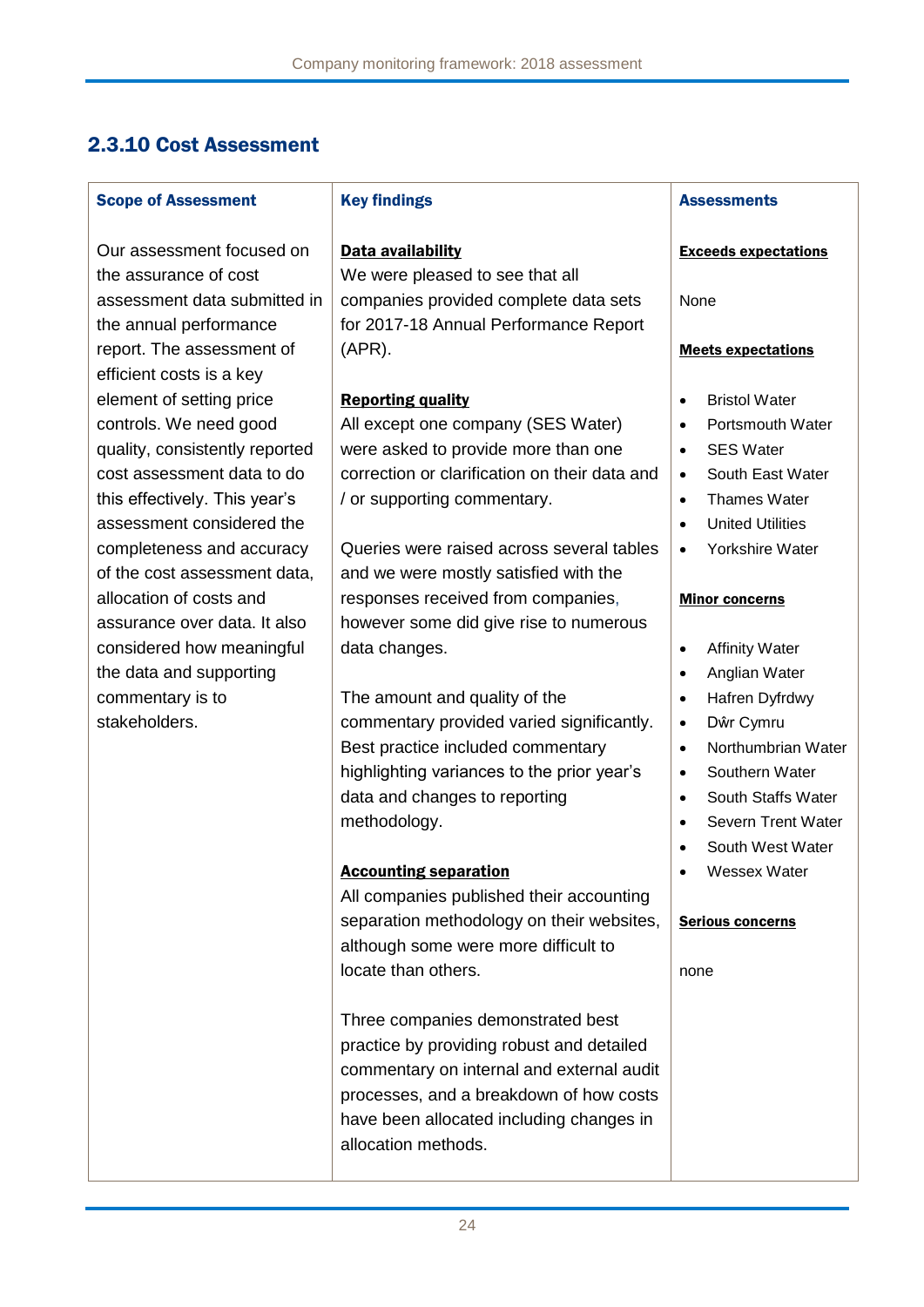## 2.2.11 PR19 Initial Assessment of Business Plan - data consistency

### Scope of Assessment

Key findings

As set out in the company monitoring framework – final position 2018 paper, we take account of how companies' business plans have performed against our initial assessment tests on data quality and assurance as part of our 2018 CMF assessment. The relevant parts of the initial assessment tests are confidence and assurance tests 5 and 6.

This assessment considers the relevant parts of confidence and assurance test 5 that we take into account in the CMF are:

"To what extent does the company have a good track record of producing high quality data taking into account the company's data submission, assurance process and statement of high quality?'

We do not take into account the part of test 5 which relates to the companies' 2018 CMF categorization in order to avoid double counting.

## Overall, companies' business plan data has been largely consistent with that in their 2017-18 APR with eleven companies meeting our expectations in this area.

We did however identify minor issues with respect to the consistency between the business plan tables and annual performance report for six companies. The most common areas of inconsistency between business plan data and the APR were in cost assessment (all six companies) and outcomes (five companies).

These issues are explained in more detail in the [PR19 Initial Assessment of](https://www.ofwat.gov.uk/regulated-companies/price-review/2019-price-review/initial-assessment-of-plans/)  [Business Plans.](https://www.ofwat.gov.uk/regulated-companies/price-review/2019-price-review/initial-assessment-of-plans/)

#### **Assessments**

Exceeds expectations none

#### Meets expectations

- Bristol Water
- Dŵr Cymru
- Northumbrian Water
- Portsmouth Water
- SES Water
- **Severn Trent Water**
- South West Water
- Thames Water
- United Utilities
- Wessex Water
- Yorkshire Water

### Minor concerns

- Affinity Water
- Anglian Water
- Hafren Dyfrdwy
- South East Water
- South Staffs Water
- Southern Water

### Serious concerns

none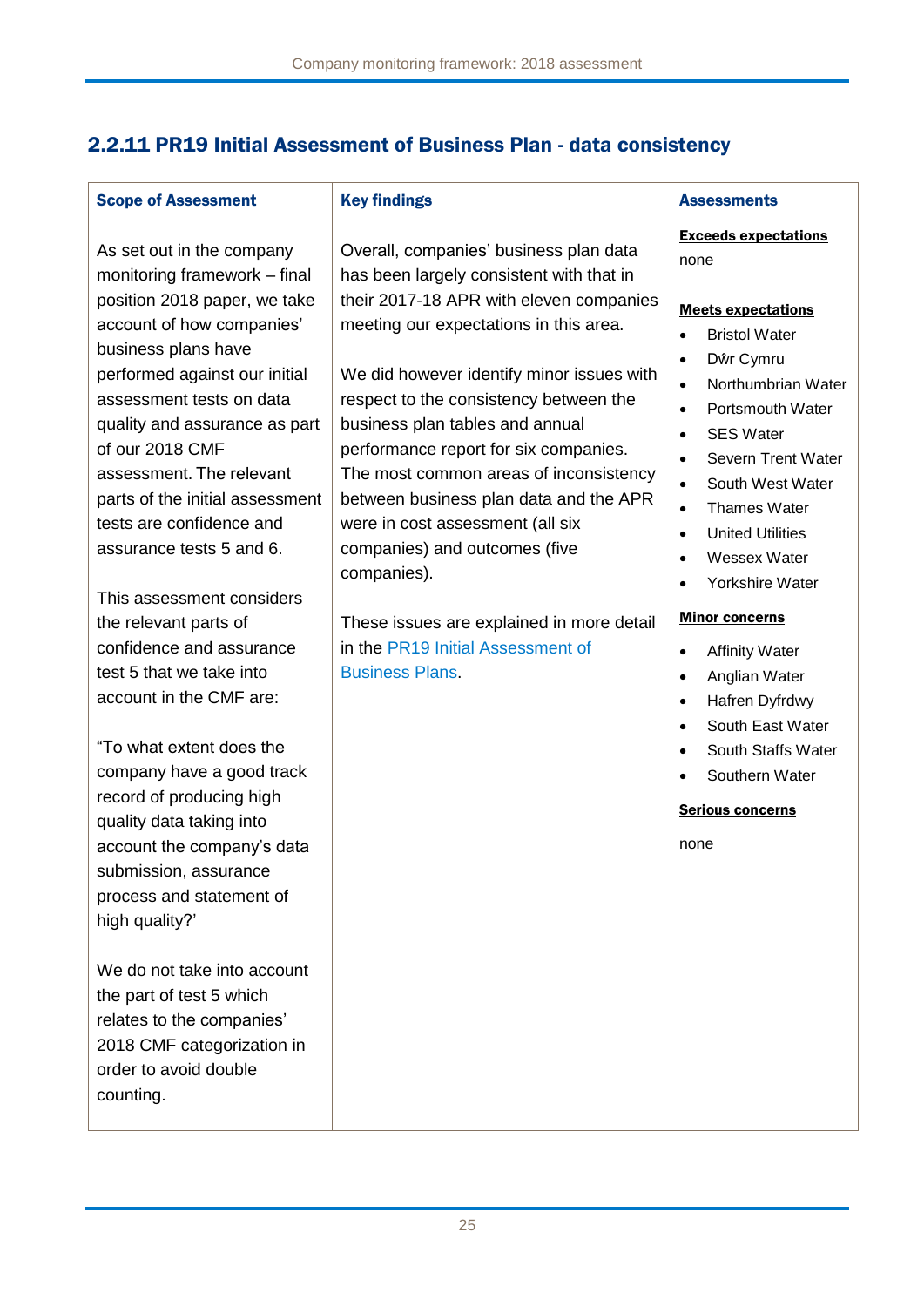# 2.2.12 PR19 Initial Assessment of Business Plan - data quality

| <b>Scope of Assessment</b>                                                                                                                                                                                                                                                               | <b>Key findings</b>                                                                                                                                                                                                                                                                                                                                                                                                   | <b>Assessments</b>                                                                                                                                                                                                                                                                                                                                                |
|------------------------------------------------------------------------------------------------------------------------------------------------------------------------------------------------------------------------------------------------------------------------------------------|-----------------------------------------------------------------------------------------------------------------------------------------------------------------------------------------------------------------------------------------------------------------------------------------------------------------------------------------------------------------------------------------------------------------------|-------------------------------------------------------------------------------------------------------------------------------------------------------------------------------------------------------------------------------------------------------------------------------------------------------------------------------------------------------------------|
| As set out in the company<br>monitoring framework - final<br>position 2018 paper, we take                                                                                                                                                                                                | Overall, business plan data quality has<br>been good. This is a substantial<br>improvement on PR14 where a number of                                                                                                                                                                                                                                                                                                  | <b>Exceeds expectations</b><br>none                                                                                                                                                                                                                                                                                                                               |
| account of how companies'<br>business plans have<br>performed against our initial<br>assessment tests on data<br>quality and assurance as part<br>of our 2018 CMF<br>assessment. The relevant<br>parts of the initial assessment<br>tests are confidence and<br>assurance tests 5 and 6. | companies had to resubmit business plan<br>data tables.<br>We did however identify minor issues with<br>the business plan data quality for two<br>companies and we had serious issues<br>with the business plan data quality for one<br>company. For all three companies, we had<br>concerns about data quality in the areas of<br>cost assessment, financial modelling and<br>risk and return and for one company we | <b>Meets expectations</b><br>Anglian Water<br>$\bullet$<br><b>Bristol Water</b><br>$\bullet$<br>Dŵr Cymru<br>$\bullet$<br>Northumbrian Water<br>$\bullet$<br>Portsmouth Water<br>$\bullet$<br><b>SES Water</b><br>$\bullet$<br>Severn Trent Water<br>$\bullet$<br>South Staffs Water<br>$\bullet$<br>South West Water<br>$\bullet$<br>Southern Water<br>$\bullet$ |
| Test 6 assesses how<br>consistent, accurate and<br>assured the company's PR19<br>business plan tables are,<br>including the allocation of<br>costs between business units,<br>information on corporation<br>tax, and the assurance and<br>commentary provided                            | also had concerns in outcomes.<br>These issues are explained in more detail<br>in the PR19 Initial Assessment of<br><b>Business Plans.</b>                                                                                                                                                                                                                                                                            | <b>Thames Water</b><br>$\bullet$<br><b>United Utilities</b><br>$\bullet$<br><b>Wessex Water</b><br>$\bullet$<br>Yorkshire Water<br>$\bullet$<br><b>Minor concerns</b><br>Hafren Dyfrdwy<br>$\bullet$<br>South East Water<br><b>Serious concerns</b><br><b>Affinity Water</b>                                                                                      |

# 2.2.13 Wider assurance and information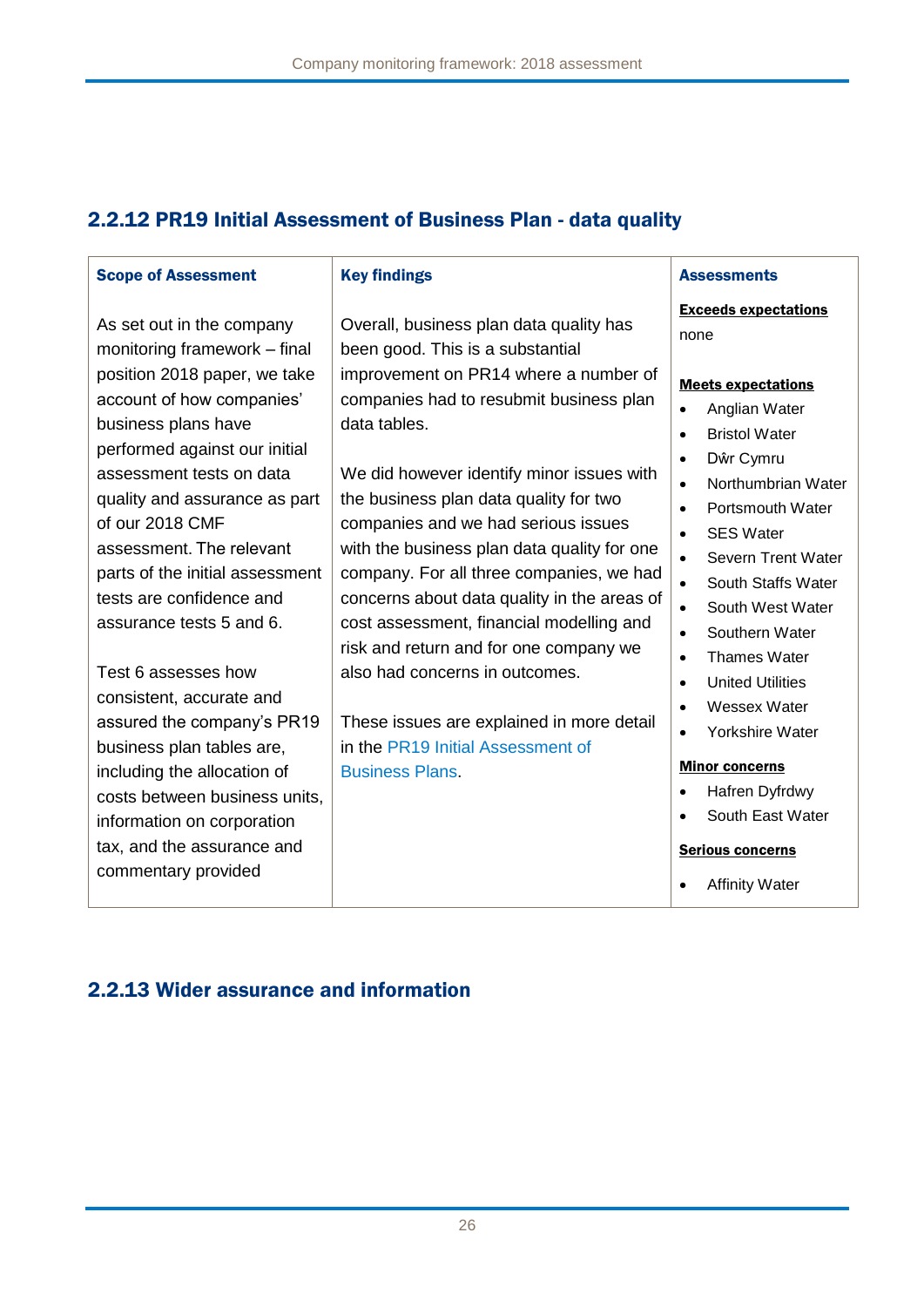## Scope of Assessment

This assessment considers any information - across a range of publications, regulatory submissions and bilateral engagement - that impacted on confidence in the information produced and that we therefore considered relevant to our overall decision for each company. In carrying out this assessment, we consider the context in which any relevant information was published or shared.

## Findings

This year, a number of companies appeared to ignore the requirement to (as set out in [IN18/07\)](https://www.ofwat.gov.uk/wp-content/uploads/2018/04/IN-1807-Expectations-for-monopoly-company-annual-performance-reporting-2017-18-final.pdf) to provide a performance statement, which is a short statement setting out how the company is delivering for everybody who depends on its services and how the company has set its aspirations.

We also had a specific serious concern around one company's lack of communication with customers with respect to a restatement of revenues between retail and wholesale for 2015-16 and 2016-17 in the annual performance report (with some customers having been overcharged as a result of the initial error).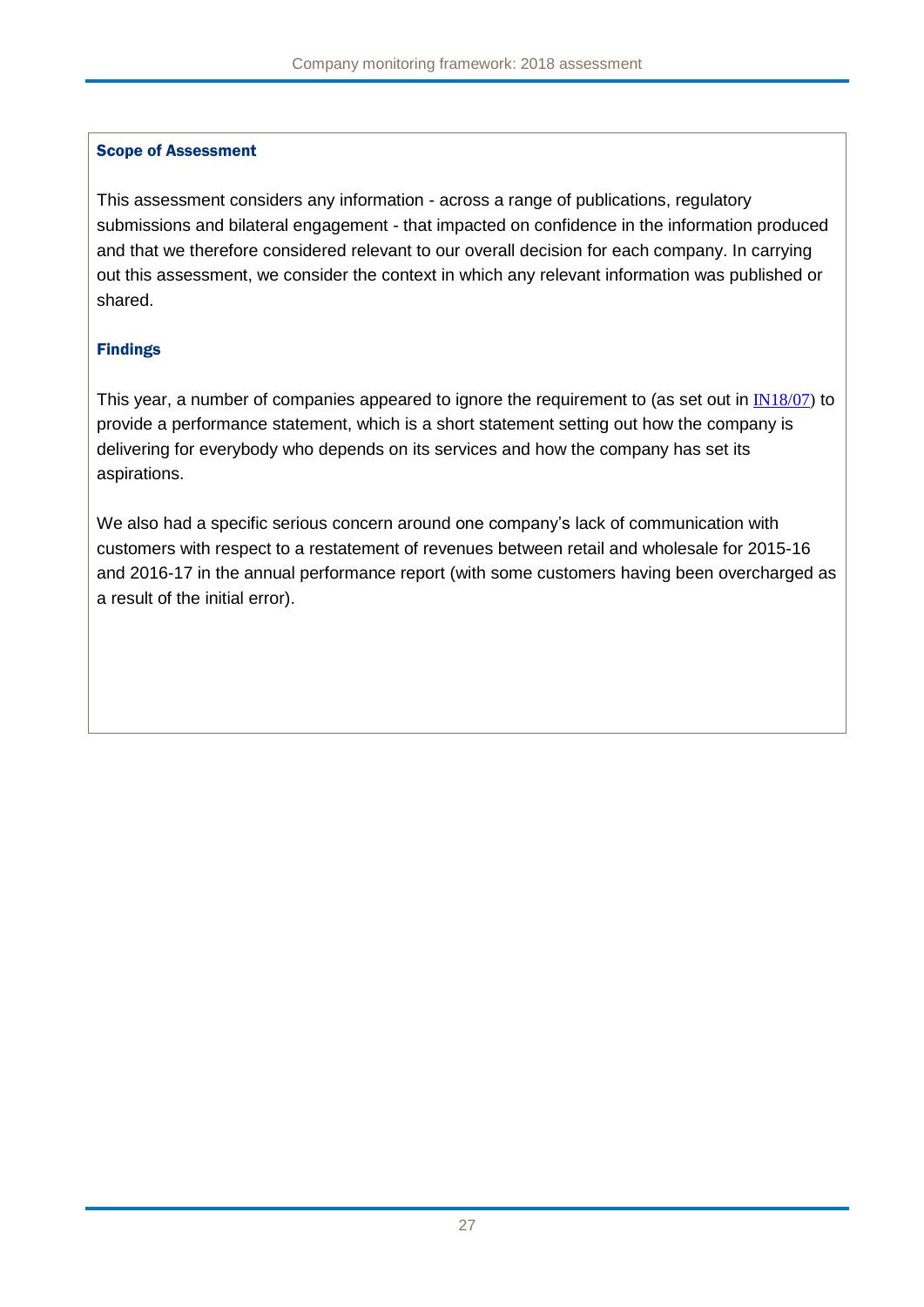# 2. What happens next?

# 3.1 Assurance planning

As part of the CMF, companies already in the targeted or prescribed assurance categories should have conducted a risks, strengths and weaknesses assessment with their stakeholders, and published a statement by 30 November. Companies must then use their risks, strengths and weaknesses exercises to develop a draft assurance plan, for consultation, and publish a final assurance plan.

We expect companies to reflect on the feedback we provide and take it into account in their approach to assurance. Specifically for companies that move assurance categories their approach may need to be amended to reflect the requirements for the category they move to. Below, we set out what this means for companies who we have promoted or recategorised into a category below its previous one.

# 2.2 Companies promoted from targeted assurance to self-assurance

This section applies to Dŵr Cymru which has moved to the self-assurance category.

We do not require companies in the self-assurance category to carry out a risks, strengths and weaknesses exercise, or develop and publish assurance plans, in the same way that we do for companies in other categories. This is because companies in this category have demonstrated that stakeholders can place confidence in the information that they provide.

Dŵr Cymru will already have published its risks, strengths and weaknesses statement and we expect it to continue to use this as a guide to inform its approach to assurance. However, Dŵr Cymru now has more flexibility in terms of how they approach assurance.

# 2.3 Companies promoted from prescribed to targeted

This section applies to Thames Water and Bristol Water which have moved to the targeted category.

We expect companies with targeted assurance to conduct a risks, strengths and weaknesses exercise, to identify priority areas for them to develop assurance plans. Thames Water and Bristol Water were assessed as prescribed last year, so will already have published this document. However, they will not now be required to complete the additional steps which only apply to prescribed companies.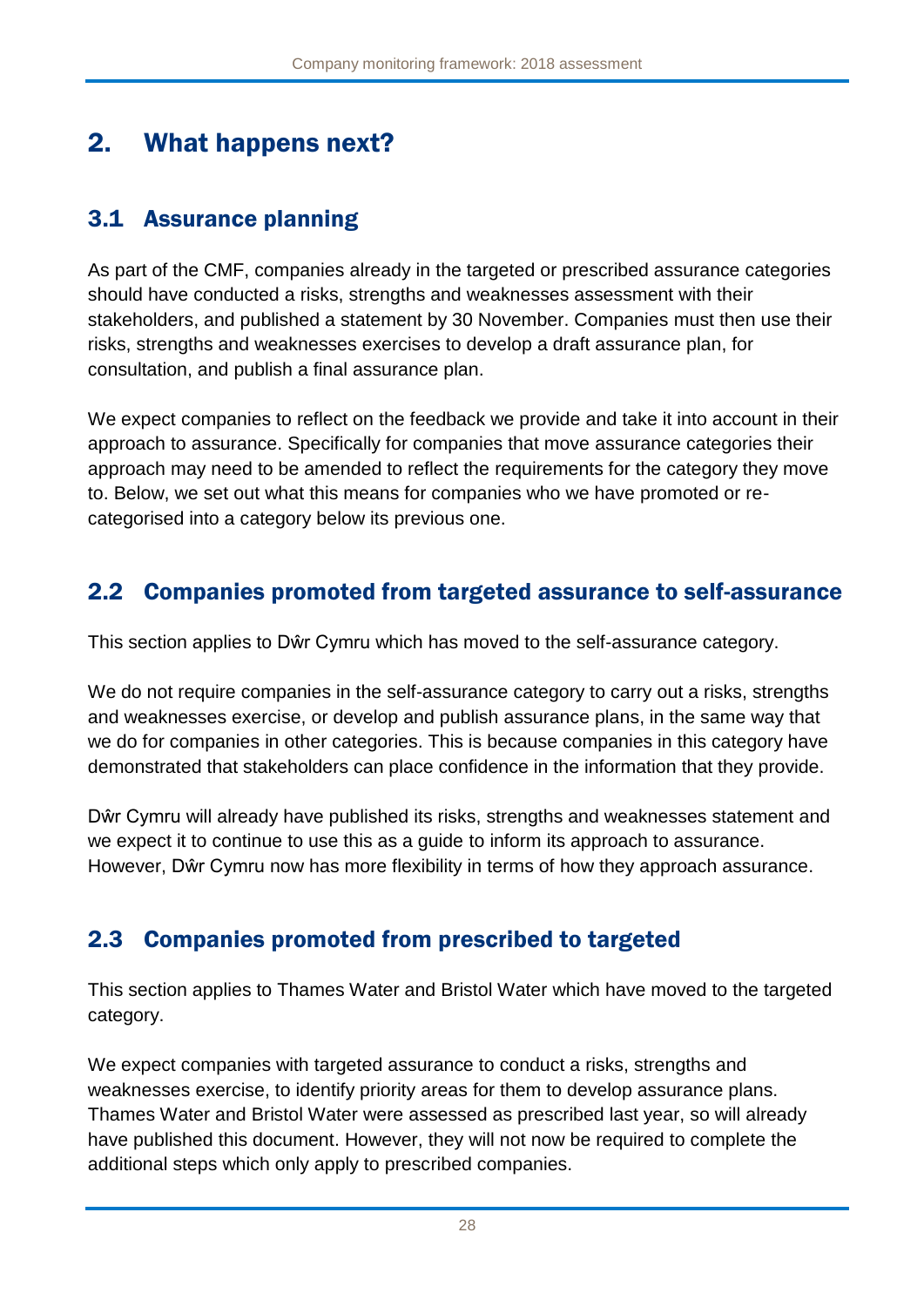# 2.4 Companies re-categorised from self-assurance to targeted assurance

This section applies to Northumbrian Water and South East Water, which have moved to the targeted assurance category.

We expect companies with targeted assurance to conduct a risks, strengths and weaknesses exercise, to identify priority areas for them to develop assurance plans. Companies in the targeted assurance category before we published this document will have published a risks, strengths and weaknesses statement by 30 November. However, given the date of this document, we would expect companies re-categorised from self-assurance to targeted assurance to publish this statement by 8 March 2019.

The requirement to publish a draft assurance plan for consultation (which may be published at the same time as the Risks, Strengths and Weaknesses exercise), and to finalise that assurance plan, applies to Northumbrian Water and South East Water, and all other companies in the targeted assurance category. We expect all companies in the targeted and prescribed categories to publish their final assurance plans in advance of publishing their annual performance reports data. In practice, most companies chose to publish their final assurance plans by 31 March last year.

If any company anticipates difficulties meeting this expectation, we advise them to contact Ofwat.

# 3.5 Companies re-categorised from targeted to prescribed assurance

This section applies to Affinity Water, which has moved to the prescribed assurance category this year.

As with companies with a targeted assurance status, companies who were already in the prescribed assurance category before we published this document will have conducted a risks, strengths and weaknesses exercise, and published this statement by 30 November 2018. For companies who have moved to the prescribed assurance category, they may choose to revisit their risks, strengths and weaknesses as a first step towards developing wider and more detailed assurance plans. We would expect this to be completed and published for consultation by 8 March 2019.

Having identified priority areas for improvement, companies in this category must seek independent external assurance in these cases, or by exception explain why this is not appropriate. Companies in the prescribed assurance category must also publish all of their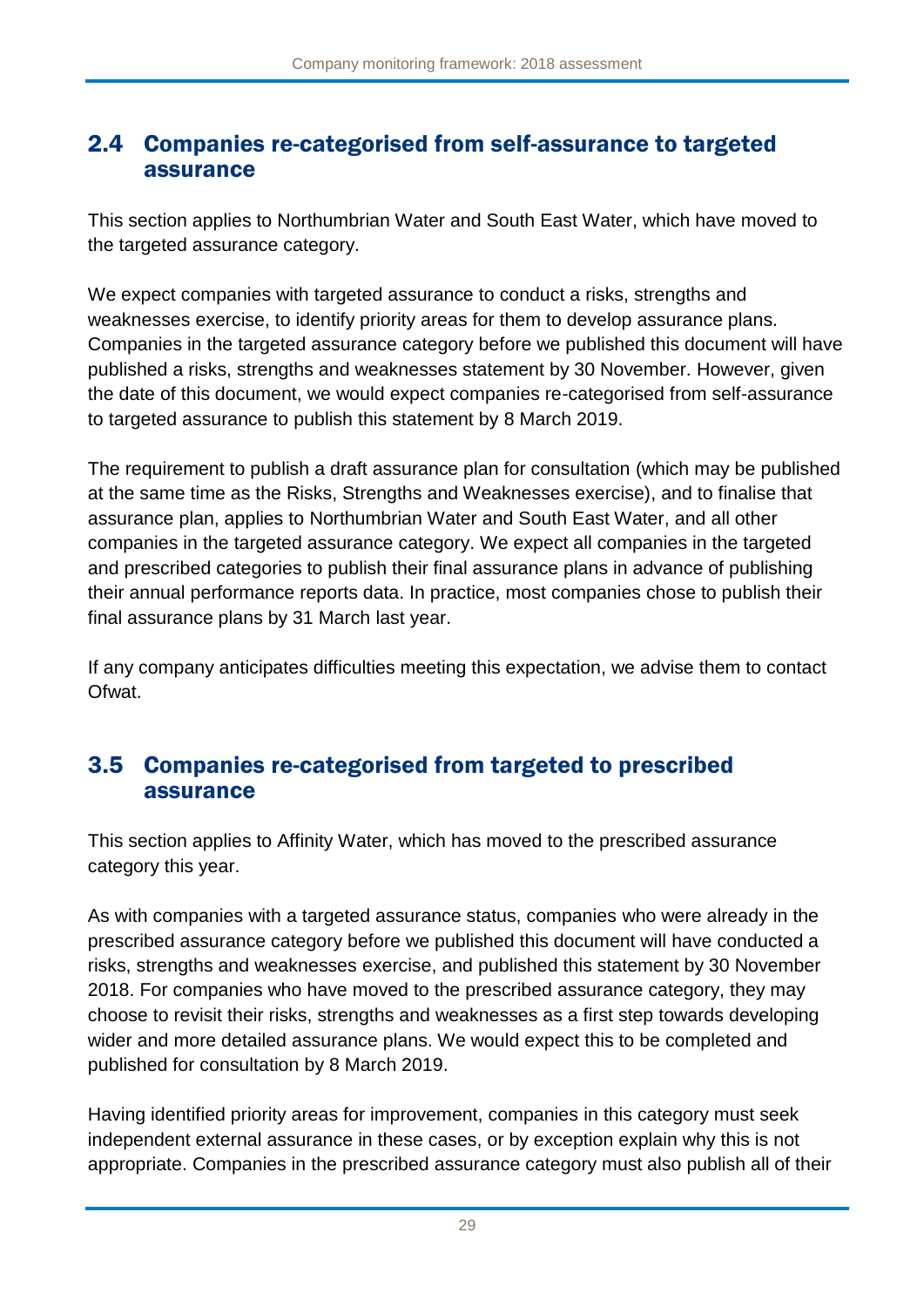assurance plans on their website ahead of publishing their annual performance reports. In practice, we would expect this to be done by 31 March 2019

If any company anticipates difficulties meeting this expectation, we advise them to contact Ofwat.